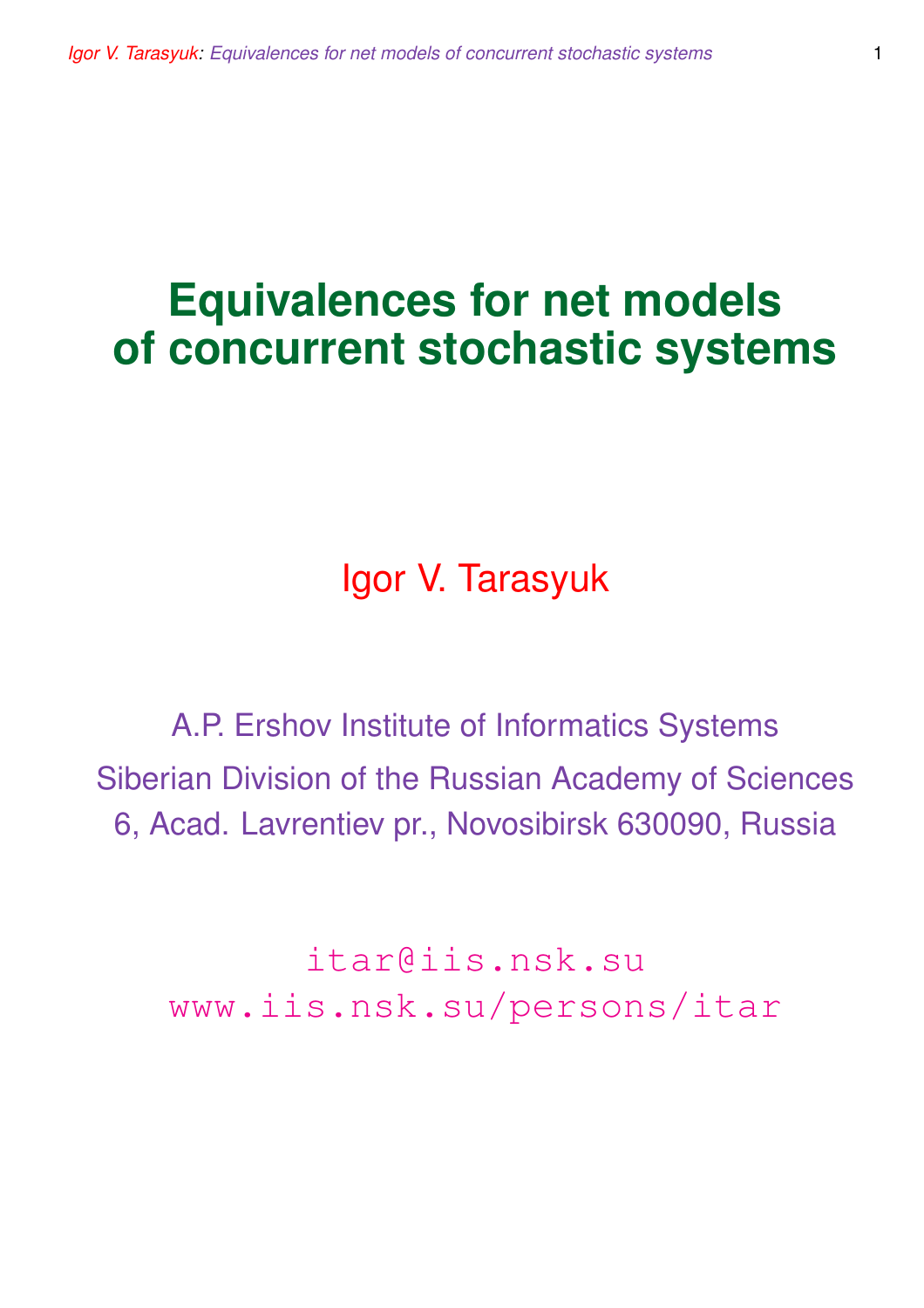**Abstract**: Labeled discrete time stochastic Petri nets (LDTSPNs) are proposed.

The visible behavior of LDTSPNs is described by transition labels.

Trace and bisimulation probabilistic equivalences are introduced.

A diagram of their interrelations is presented.

Some of the equivalences are characterized via formulas of probabilistic modal logics.

The equivalences are used to compare stationary behavior of nets.

**Keywords**: stochastic Petri nets, step semantics, probabilistic equivalences, bisimulation, modal logics, stationary behavior.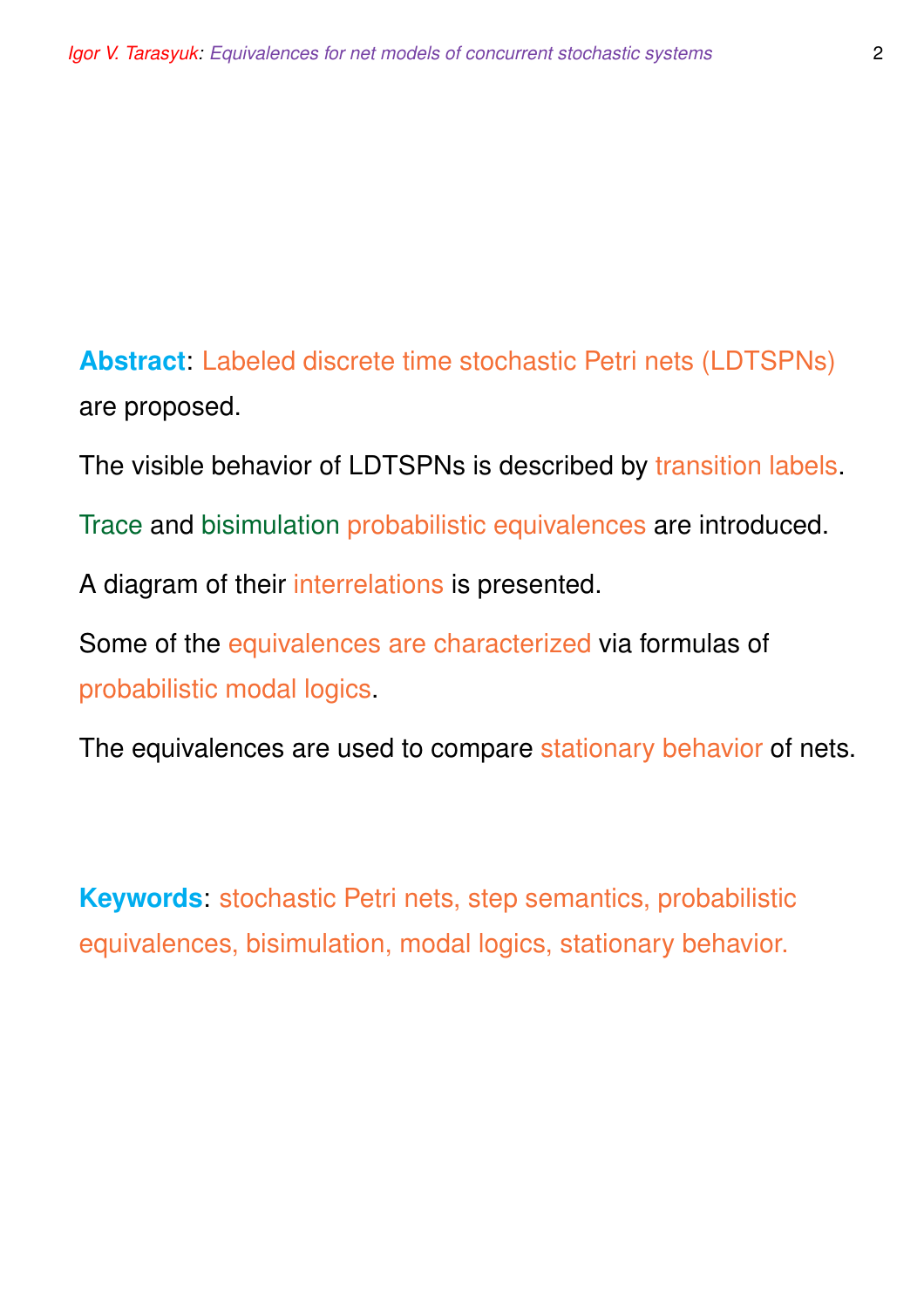# **Contents**

- **Introduction**
	- **– Previous work**
- **Labeled discrete time stochastic Petri nets**
	- **– Formal model**
	- **– Example of LDTSPNs**
- **Stochastic simulation**
	- **– Comparing the probabilistic** τ **-equivalences**
	- **– Logic** IPML
	- **– Logic** SPML
	- **– Stationary behavior**
	- **– Solution methods for Markov chains**
- **Overview and open questions**
	- **– The results obtained**
	- **– Further research**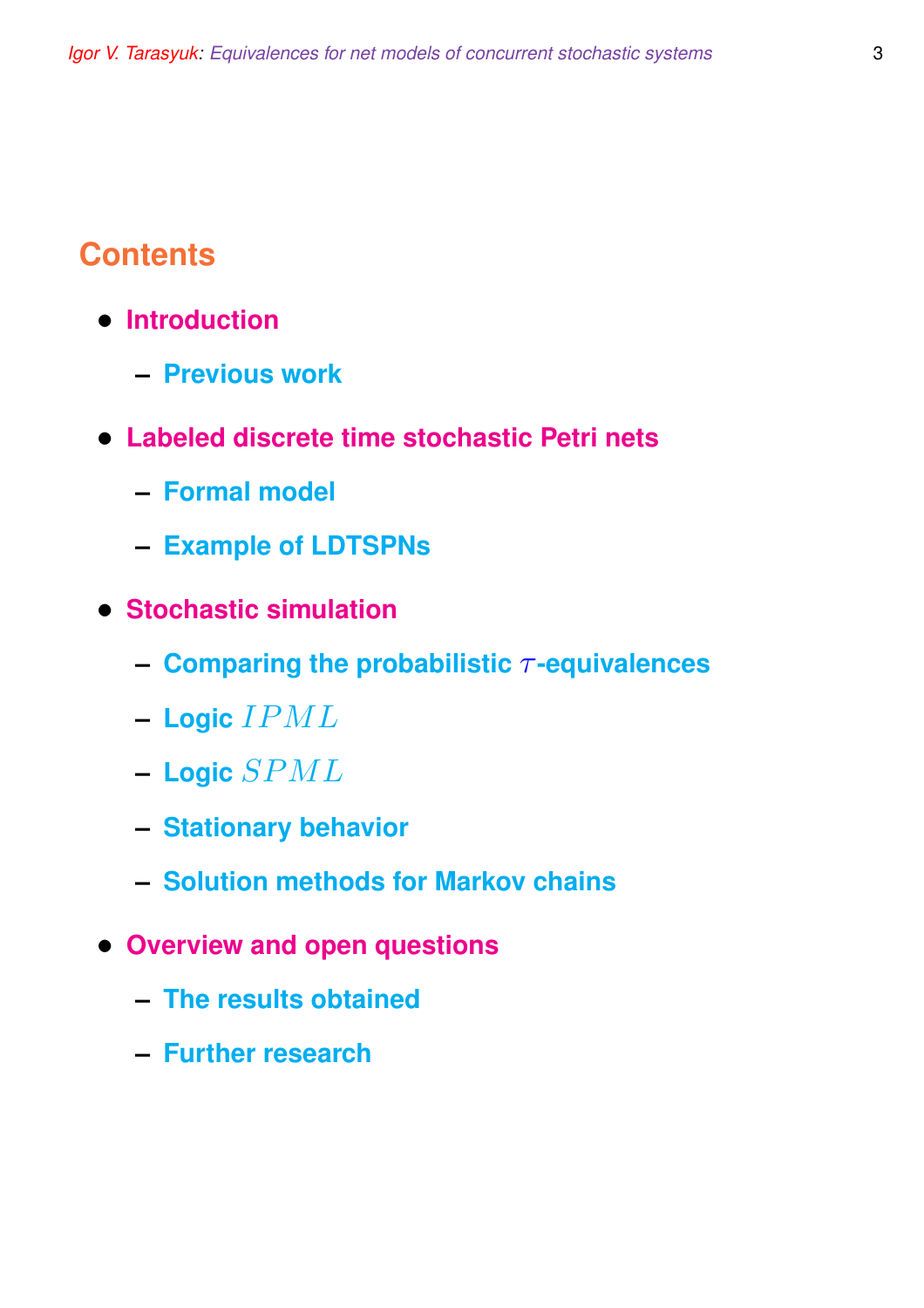#### **Previous work**

#### *Transition labeling*

- CTSPNs [Buc95]
- GSPNs [Buc98]
- DTSPNs [BT00]

#### *Equivalences*

- Stochastic automata (SAs) [Buc99]
- Probabilistic transition systems (PTSs) [BM89,Chr90,LS91,BH97,KN98]
- CTMCs [HR94,Hil94]
- CTSPNs [Buc95]
- GSPNs [Buc98]
- Markov process algebras (MPAs) [Buc94]
- Stochastic event structures (SESs) [MCW03]

#### *Probabilistic modal logics*

• Logic  $PML$  [LS91]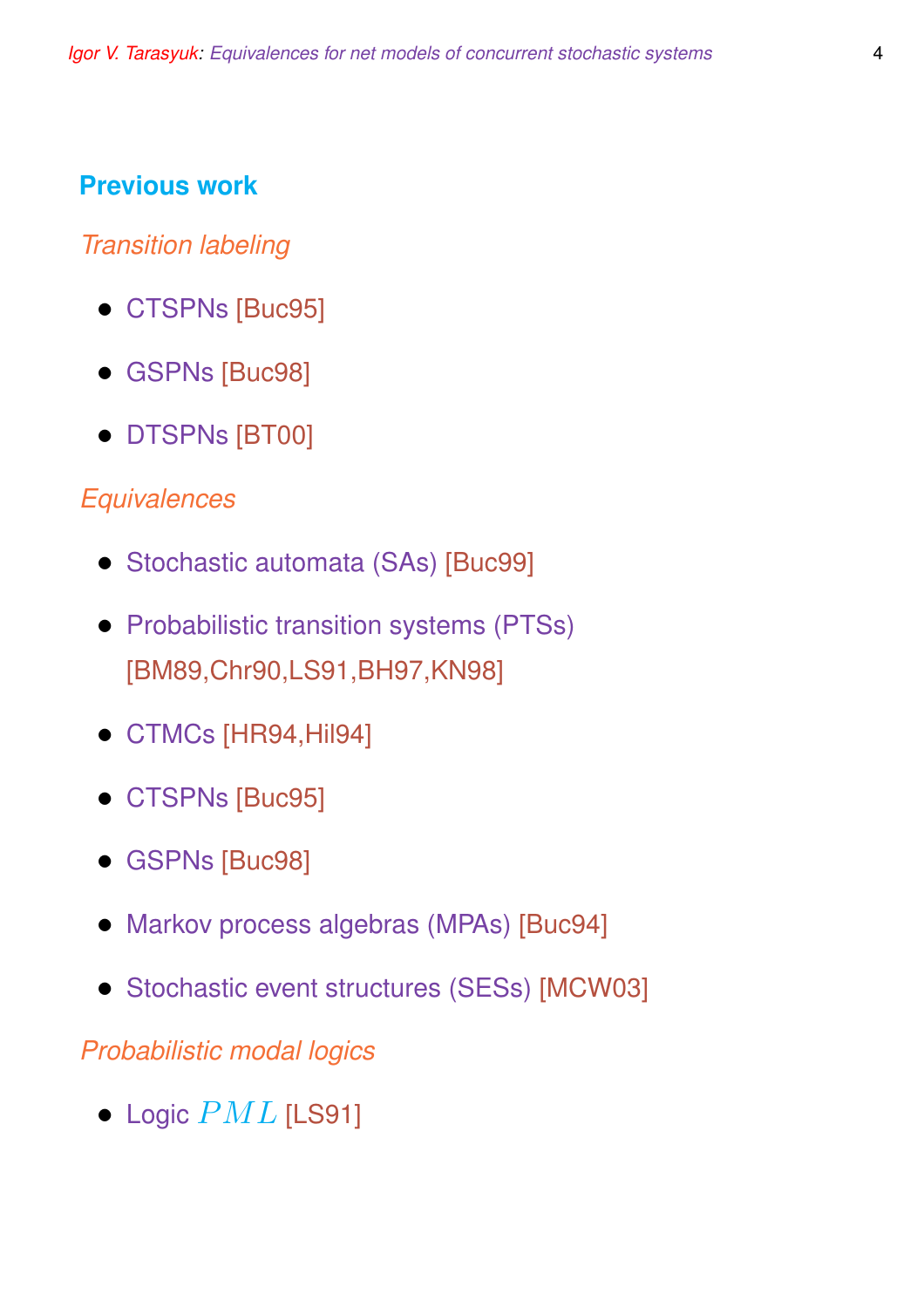#### **Formal model**

**Definition 1** *A* Labeled discrete time stochastic Petri net (LDTSPN) *is a tuple*  $N = (P_N, T_N, W_N, \Omega_N, L_N, M_N)$ :

- $\bullet$   $P_N$  *and*  $T_N$  *are finite sets of places and transitions*  $(P_N \cup T_N \neq \emptyset, P_N \cap T_N = \emptyset)$ ;
- $W_N : (P_N \times T_N) \cup (T_N \times P_N) \to \mathbb{N}$  *is the arc weight function;*
- $\Omega_N : T_N \to (0,1]$  *is the transition probability function;*
- $L_N: T_N \to Act_\tau$  is the transition labeling function  $(Act_{\tau} = Act \cup \{\tau\})$ ;
- $\bullet$   $M_N \in I\!\!N_f^{P_N}$  *is the* initial marking.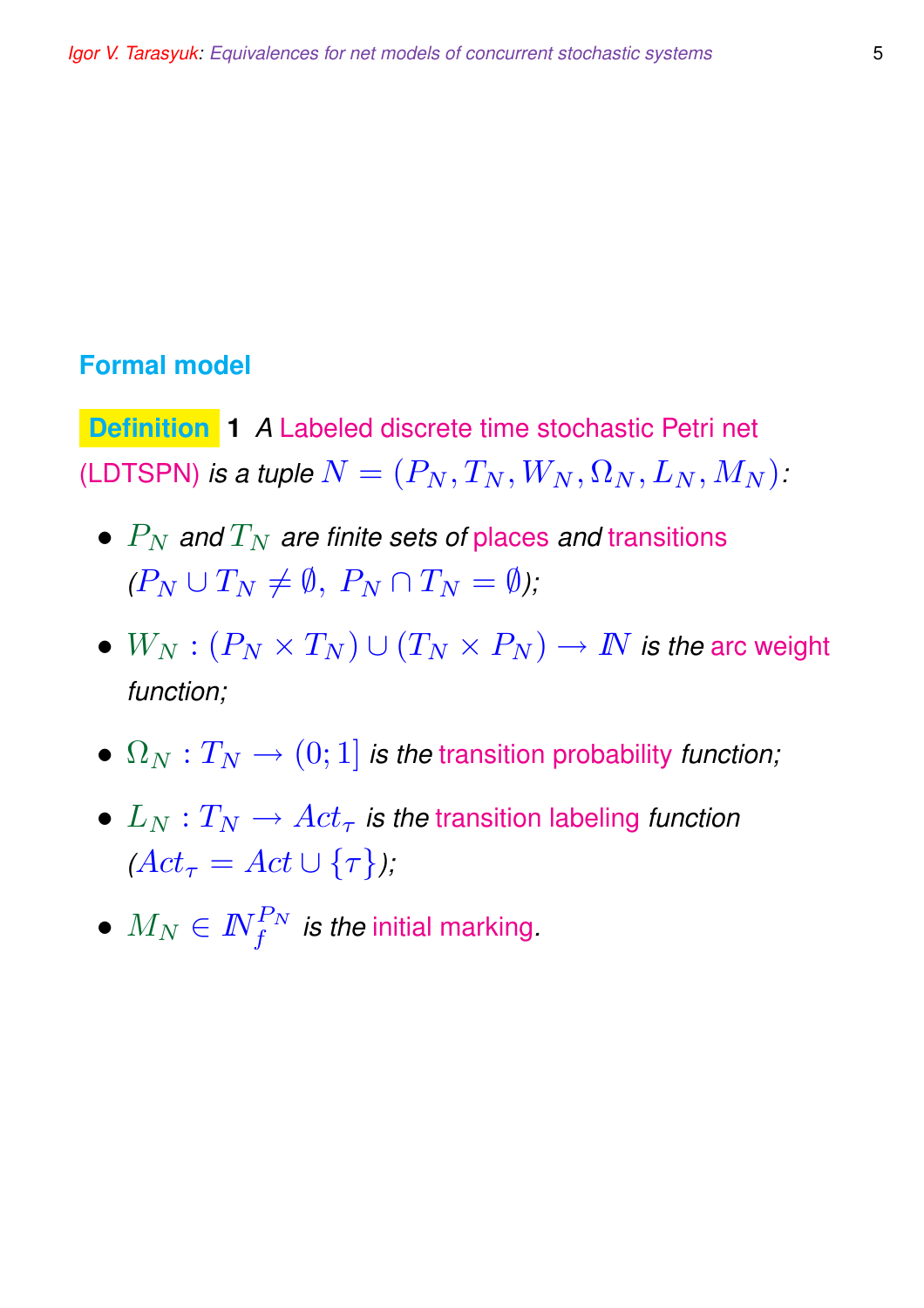Let  $M$  be a marking of a LDTSPN  $N = (P_N, T_N, W_N, \Omega_N, L_N, M_N).$ 

Then  $t \in Ena(M)$  fires in the next time moment with probability  $\Omega_N(t)$ , if no other transition is enabled in  $M$ : conditional probability.

*Conditional probability to fire in a marking* M for a transition set (not a multiset)  $U\subseteq Ena(M)$  s.t.  $^\bullet U\subseteq M$ :

$$
PF(U, M) = \prod_{t \in U} \Omega_N(t) \cdot \prod_{t \in Ena(M) \setminus U} (1 - \Omega_N(t)).
$$

Concurrent transition firings at discrete time moments.

LDTSPNs have *step* semantics.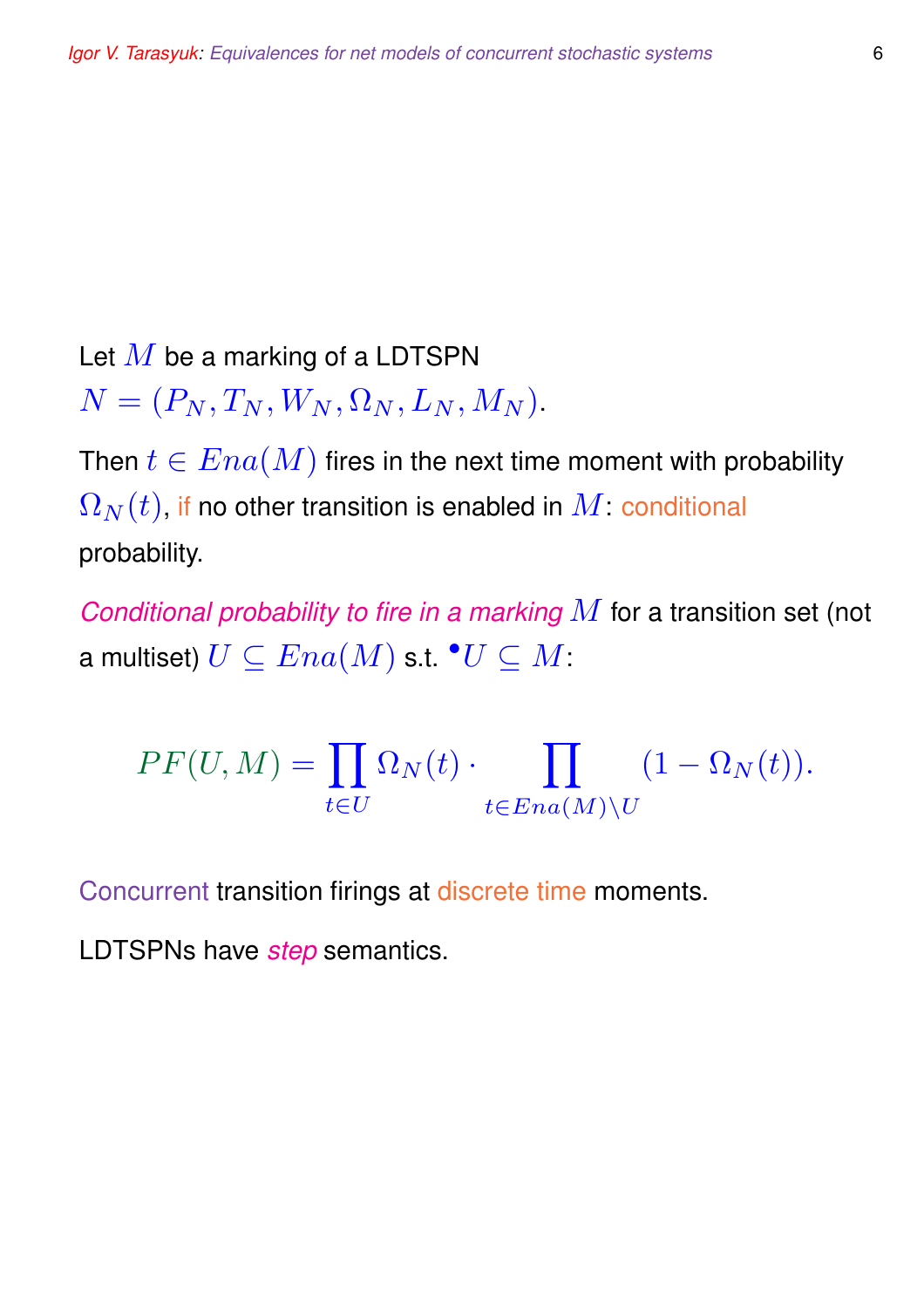

ig. 6. Typical Examples for Distribution Functions  $F_T(t)$  and their Related ensity Functions  $f_T(t)$  or Discrete State Probabilities  $p_T(t)$ : Exponential d.f., Flangian d.f. of low or high order, discrete time d.f. and a typical d.f. for waiting mes (here from a M/M/1-queuing station).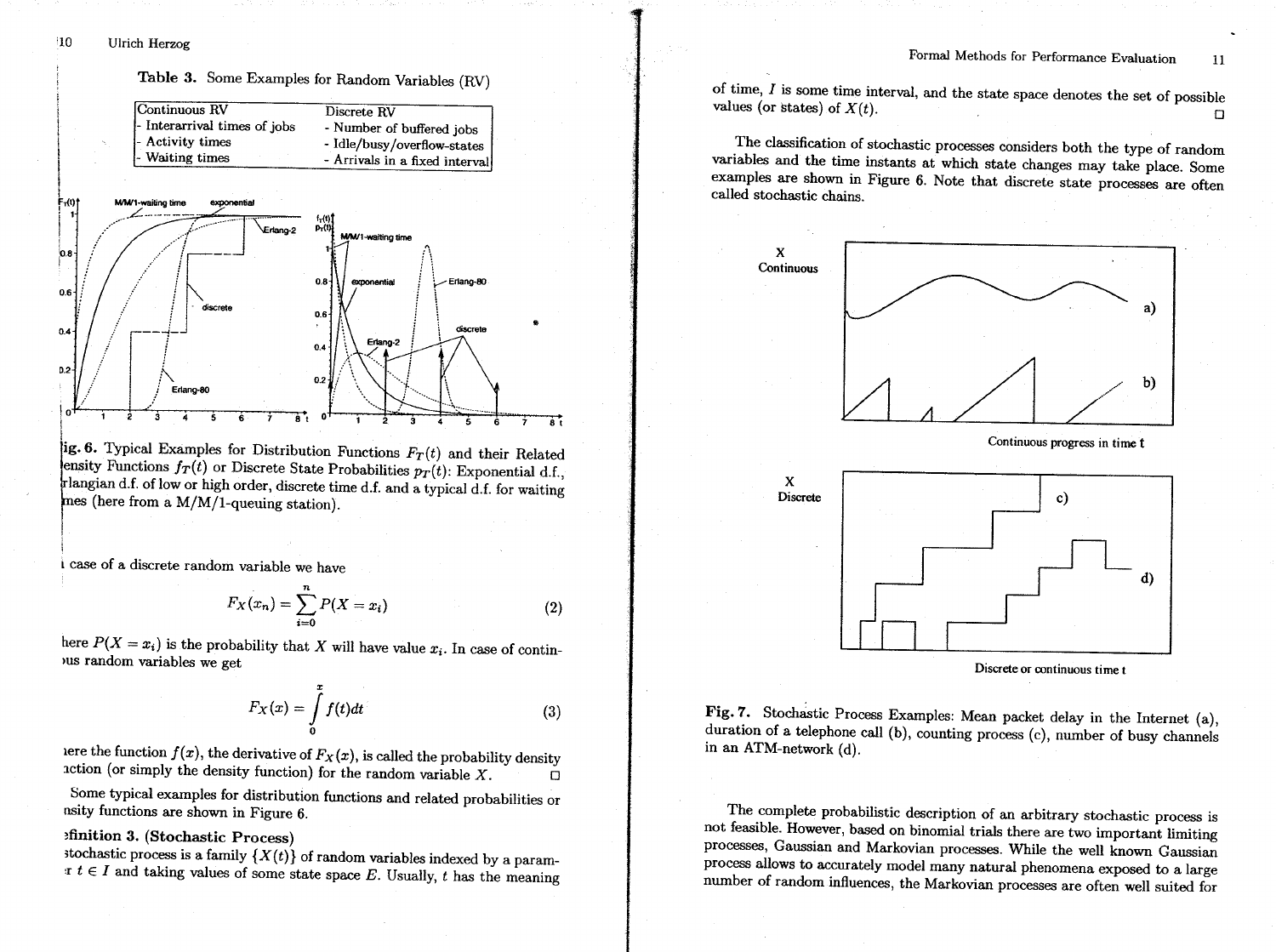

Discrete or continuous time t

Fig. 7. Stochastic Process Examples: Mean packet delay in the Internet (a), duration of a telephone call (b), counting process (c), number of busy channels in an ATM-network (d).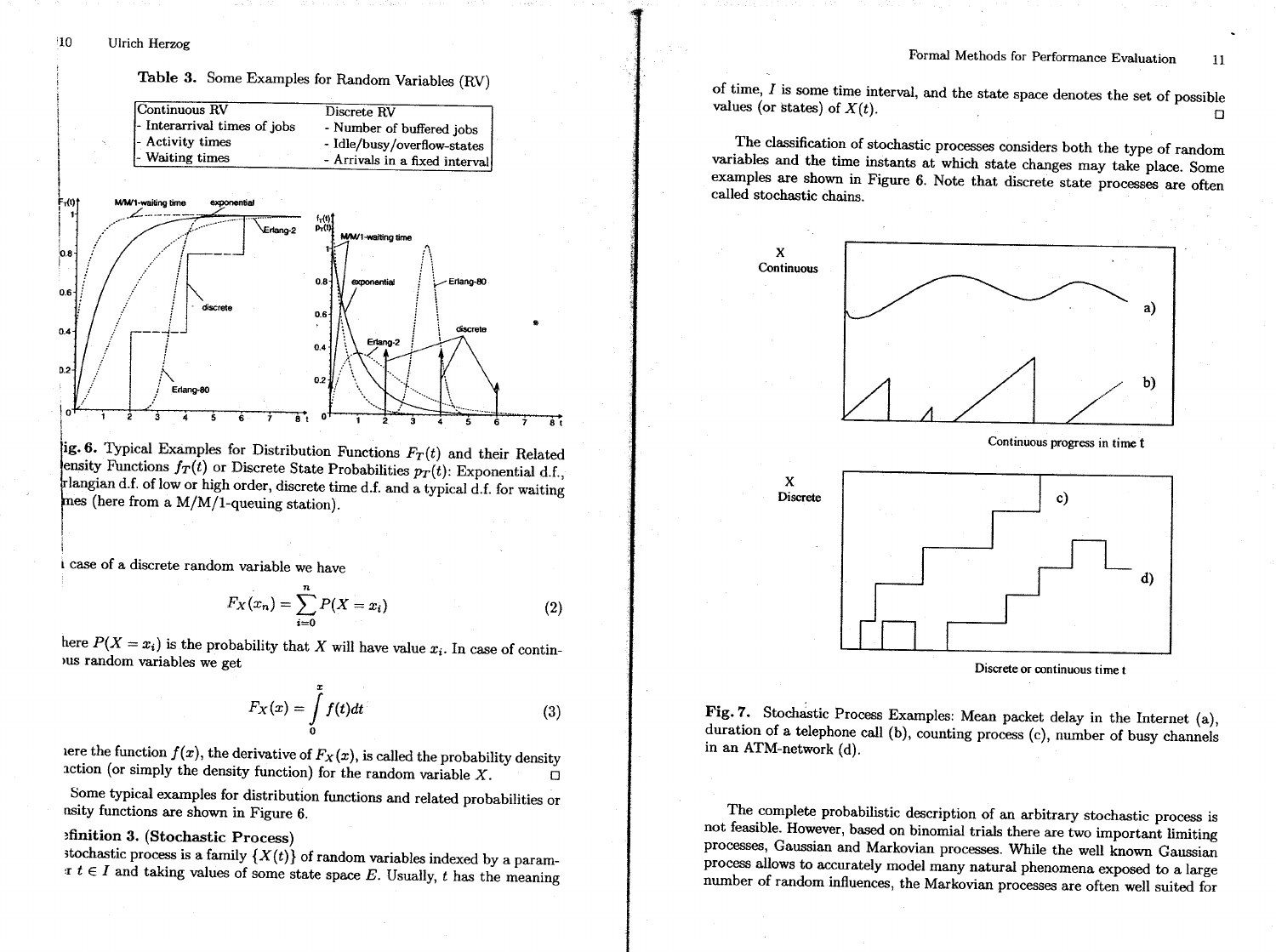*Example 1. Graphical representation of a DTMC.* In Figure 4 we show the state transition diagram for the DTMC with state-transition probability matrix

$$
\mathbf{P} = \frac{1}{10} \begin{pmatrix} 6 & 2 & 2 \\ 1 & 8 & 1 \\ 6 & 0 & 4 \end{pmatrix} . \tag{2}
$$



**Fig. 4.** State transition diagram for the example DTMC (B.R. Haverkort, *Performance of Computer Communication Systems*, 1998. C John Wiley & Sons Limited. Reproduced with Permission.)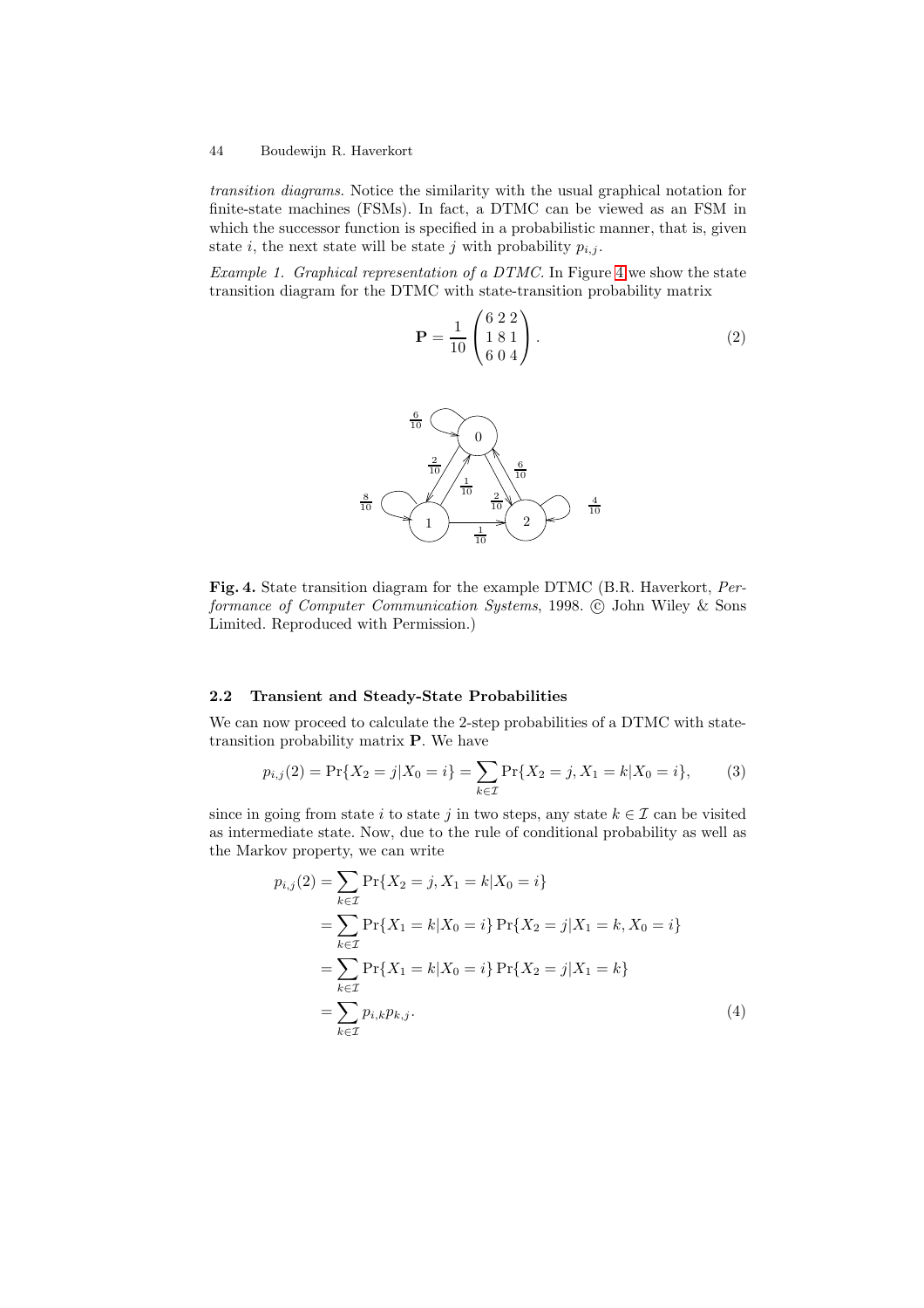## **Example of LDTSPNs**



A LDTSPN and the corresponding reachability graphs

 $q_{11} = \overline{\Omega}_N(t_1) \cdot \overline{\Omega}_N(t_2)$   $q_{12} = \Omega_N(t_1) \cdot \overline{\Omega}_N(t_2)$   $q_{13} = \overline{\Omega}_N(t_1) \cdot \Omega_N(t_2)$  $q_{14} = \Omega_N(t_1) \cdot \Omega_N(t_2)$   $q_{22} = \overline{\Omega}_N(t_2)$   $q_{24} = \Omega_N(t_2)$  $q_{33} = \overline{\Omega}_N(t_1)$   $q_{34} = \Omega_N(t_1)$   $q_{41} = \Omega_N(t_3)$  $q_{44} = \overline{\Omega}_N(t_3)$ 

$$
r_{12} = r_{42} = \frac{q_{12}}{1 - q_{11}} \qquad r_{13} = r_{43} = \frac{q_{13}}{1 - q_{11}} \qquad r_{14} = r_{44} = \frac{q_{14}}{1 - q_{11}}
$$

$$
r_{24} = 1 \qquad r_{34} = 1
$$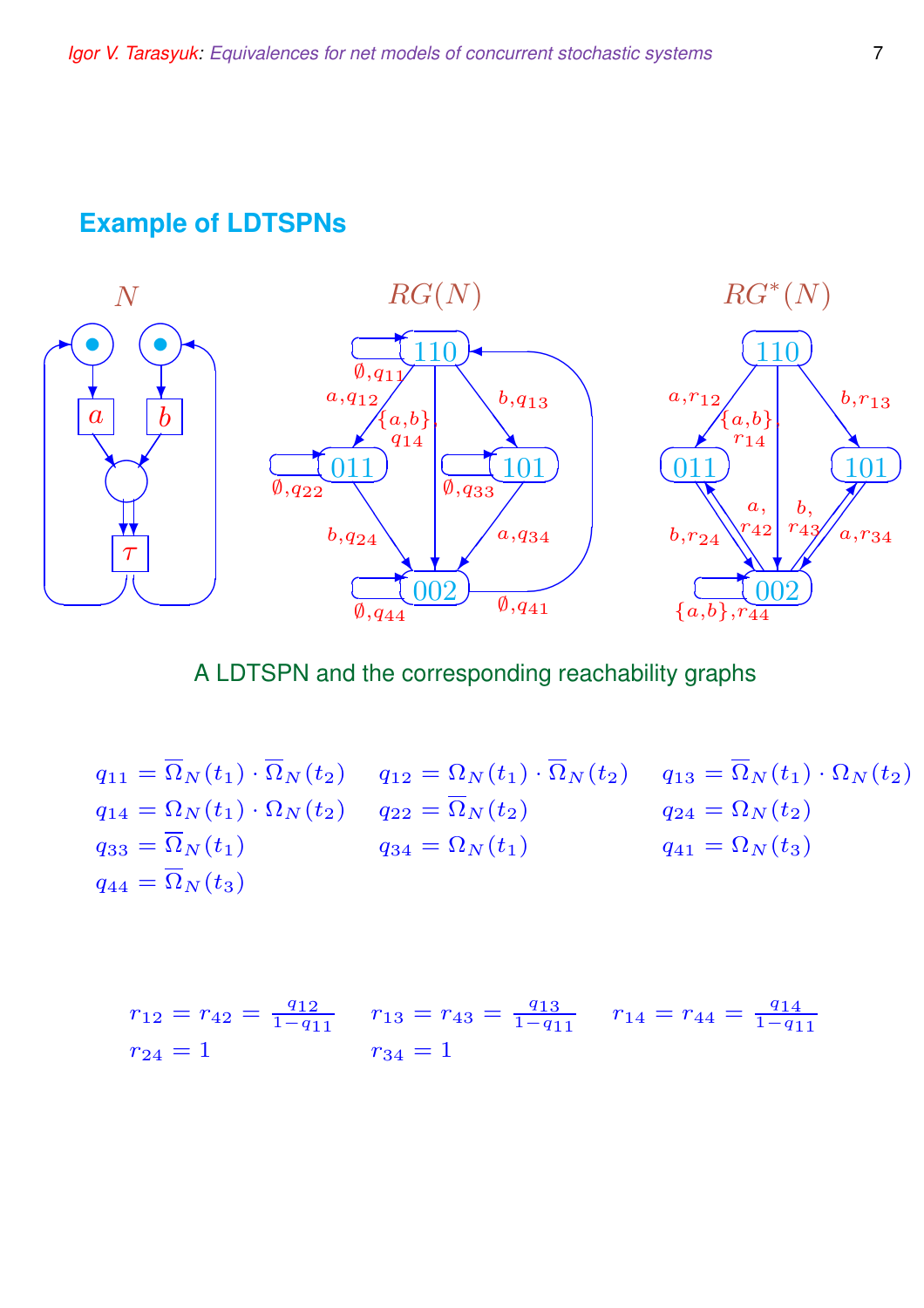# **Properties of probabilistic relations**



PP: Properties of probabilistic equivalences

- In Figure PP(a) LDTSPNs  $N$  and  $N'$  could not be related by any (even trace) probabilistic equivalence, since only in  $N'$ action  $a$  has probability  $\frac{1}{3}.$
- In Figure PP(b) LDTSPNs  $N$  and  $N'$  are related by any (even bisimulation) probabilistic equivalence, since in our model probabilities of consequent actions are multiplied, and that of alternative ones are summarized.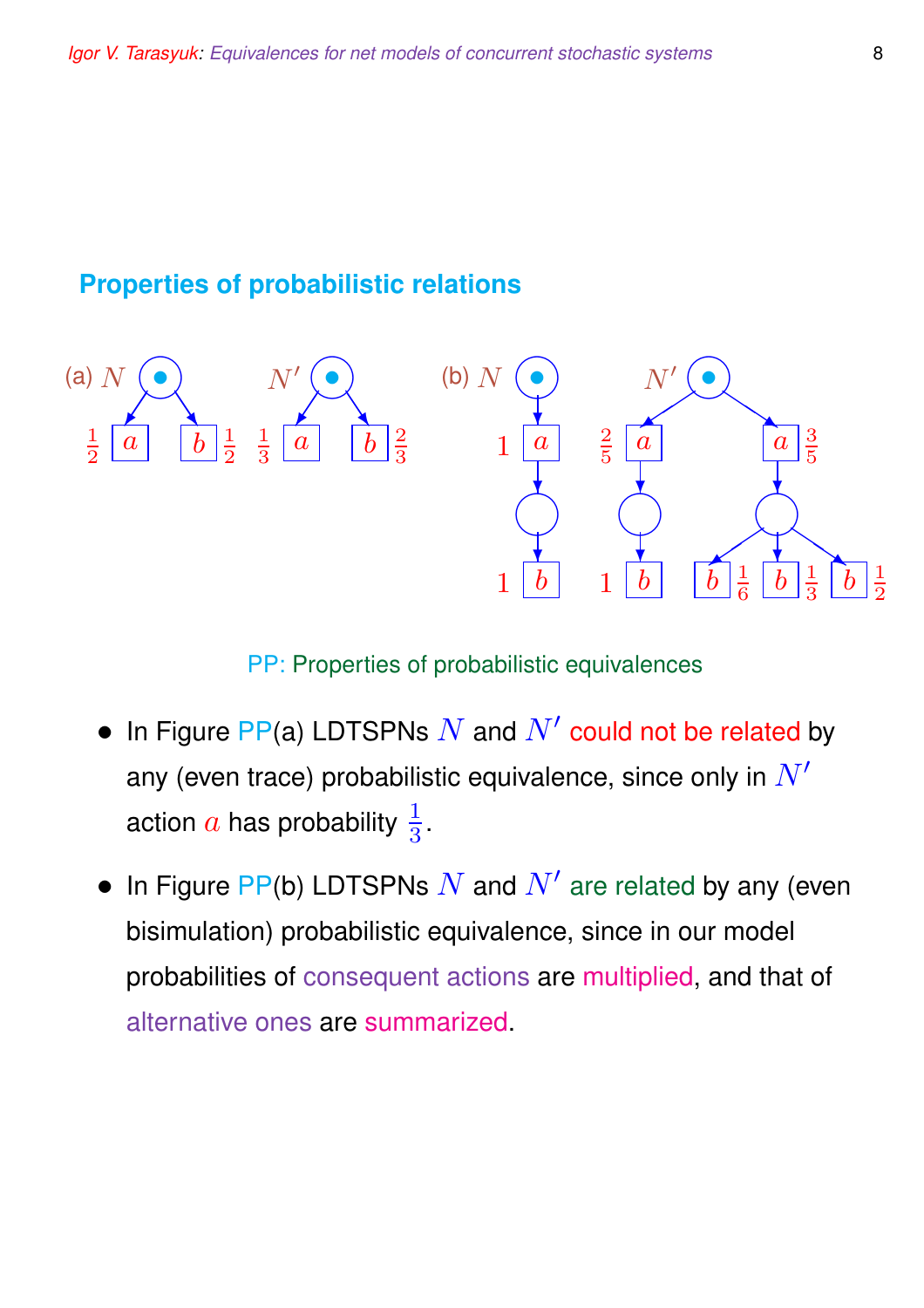#### **Comparing the probabilistic τ-equivalences**



Interrelations of the probabilistic  $\tau$ -equivalences

**Proposition 1** *Let*  $\star \in \{i, s\}$ *. For LDTSPNs*  $N$  *and*  $N'$ *1.*  $N \underbrace{\leftrightarrow}^{\tau}_{\star p} N' \Rightarrow N \equiv^{\tau}_{\star p} N'$ ; 2.  $N{\Longleftrightarrow^\tau_{\star}}{}_bp^N{}' \;\Rightarrow\; N{\equiv^\tau_{\star}}{}_pN'$  ; *3.*  $N$   $\hookrightarrow$   $\underset{*}{\hookrightarrow}$   $\underset{*}{N}$   $\hookrightarrow$   $N$   $\hookrightarrow$   $\underset{*}{\hookrightarrow}$   $N'$  and  $N$   $\hookrightarrow$   $\underset{*}{\hookrightarrow}$   $\underset{*}{\hookrightarrow}$   $N'$  . **Theorem 1** *Let*  $\leftrightarrow$ ,  $\leftrightarrow \Join \in {\equiv^{\tau}, \leftrightarrow^{\tau}, \simeq}$  and  $\{\star,\star\star\in\{\_,ip,sp,ibp, sbp, ibfp, sbfp\}$ . For LDTSPNs  $N$  and  $N'$ 

$$
N {\hookrightarrow_{\star}} N' \;\Rightarrow\; N {\leftrightarrow_{\star\star}} N'
$$

*iff in the graph in figure above there exists a directed path from*  $\leftrightarrow_{\star}$  to  $\leftrightarrow$ \*\*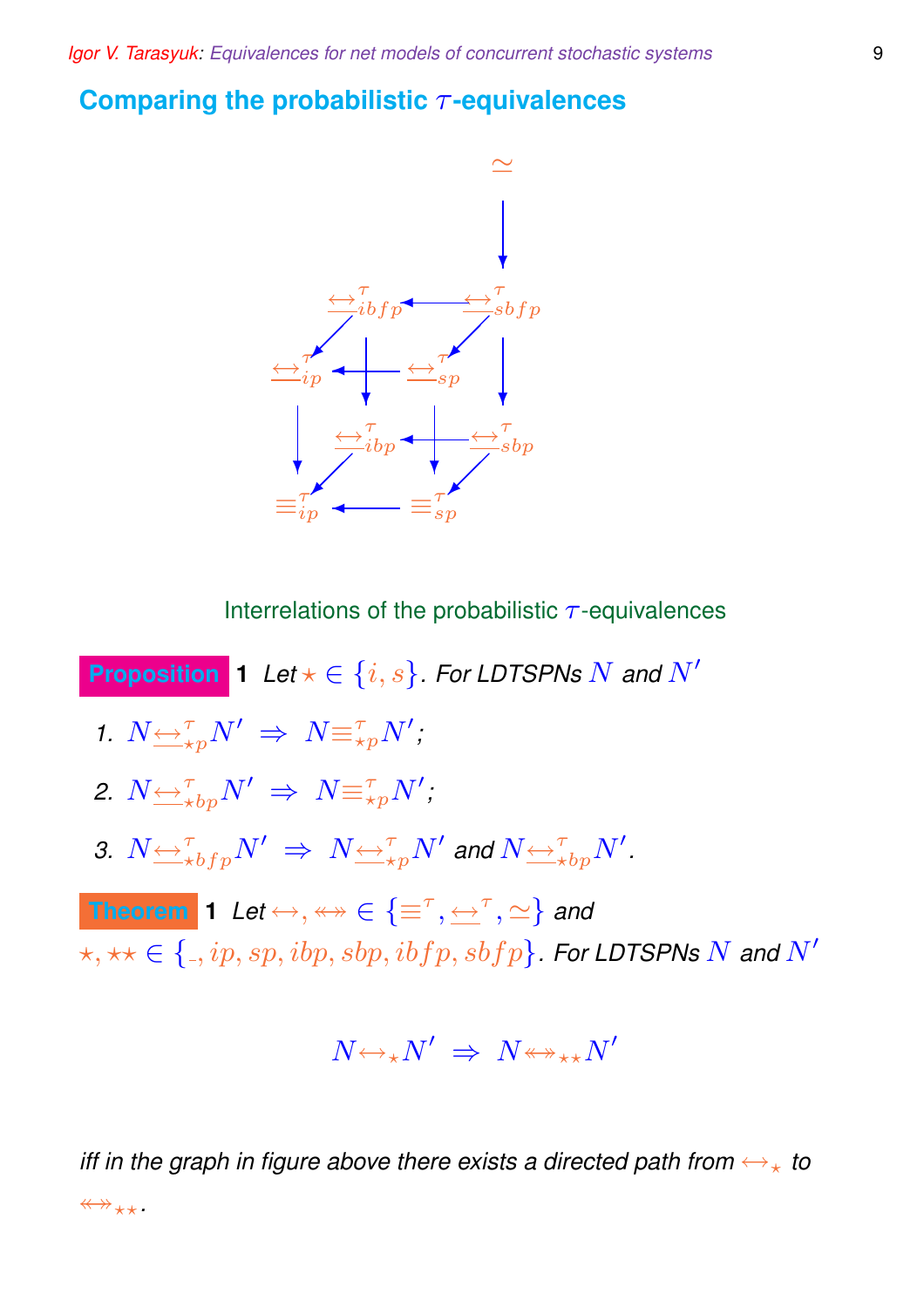# **Examples of the probabilistic relations**





(c)







(e)

(d)







S: Examples of the probabilistic  $\tau$ -equivalences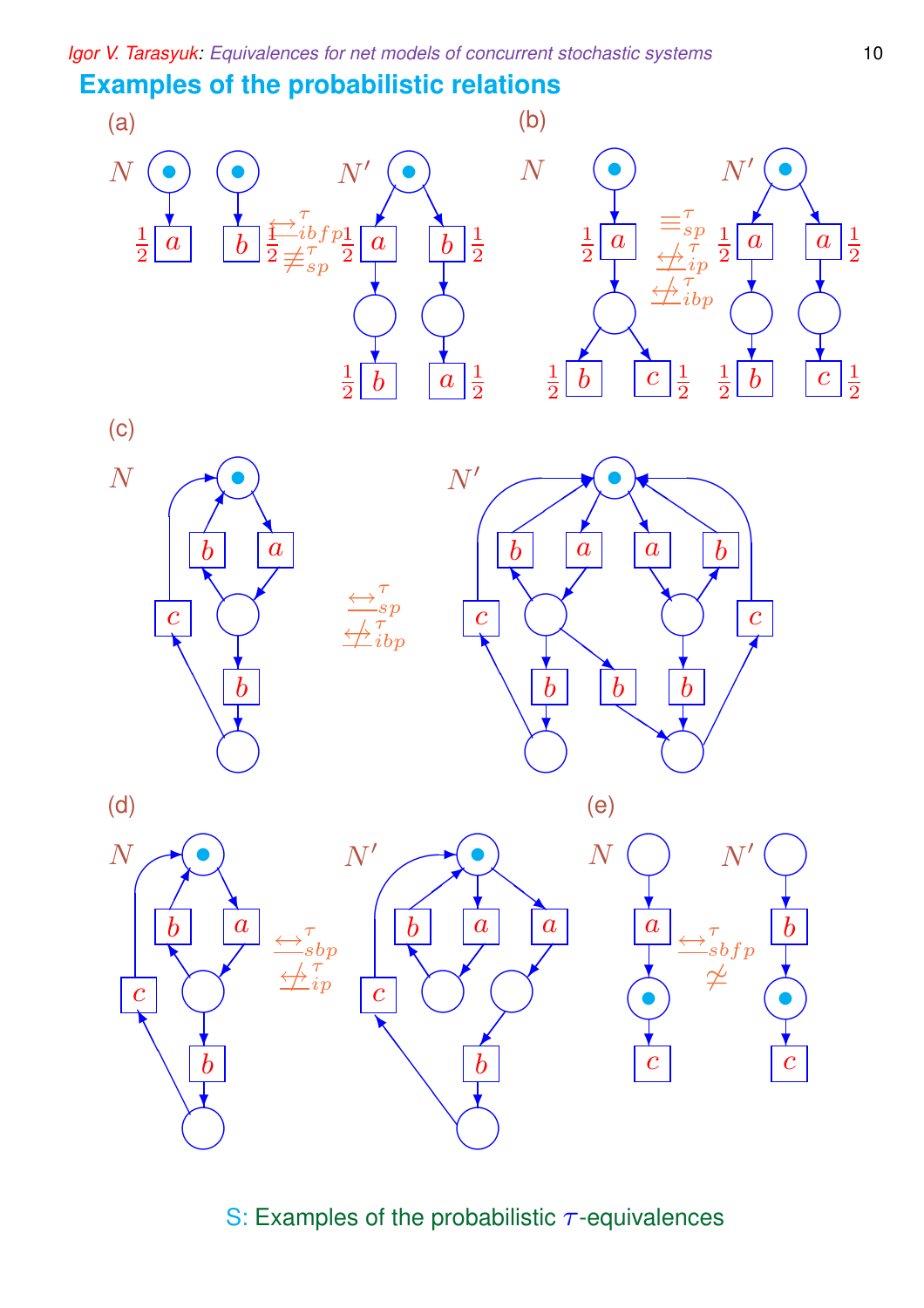- $\bullet \,$  In Figure S(a),  $N{\triangleq}^{\tau}_{ibfp}N',$  but  $N{\not\equiv}^{\tau}_{sp}N',$  since only in the LDTSPN  $N'$  actions  $a$  and  $b$  cannot occur concurrently.
- In Figure S(b), N≡<sup>τ</sup> spN<sup>0</sup> , but N↔/ τ ipN<sup>0</sup> and N↔/ τ ibpN<sup>0</sup> , since only in the LDTSPN  $N^\prime$  an action  $a$  can occur so that no action  $b$  can occur afterwards.
- $\bullet \;$  In Figure S(c),  $N{\triangleq}^\tau_{sp}N'$ , but  $N{\triangleq}^\tau_{ibp}N'$ , since only in  $N'$ there is a place with two input transitions labeled by  $b$ . Hence, the probability for a token to go to this place is always more than for that with only one input  $b$ -labeled transition.
- $\bullet \;$  In Figure S(d),  $N{\triangleq}^{\tau}_{sbp}N',$  but  $N{\triangleq}^{\tau}_{ip}N',$  since only in the LDTSPN  $N'$  an action  $a$  can occur so that a sequence of actions  $bc$  cannot occur just after it.
- $\bullet \,$  In Figure S(e),  $N{\triangleq}^{\tau}_{sbfp}N'$  but  $N{\not\simeq}N',$  since upper transitions of LDTSPNs  $\overline{N}$  and  $\overline{N}^\prime$  are labeled by different actions ( $a$  and  $b$ ).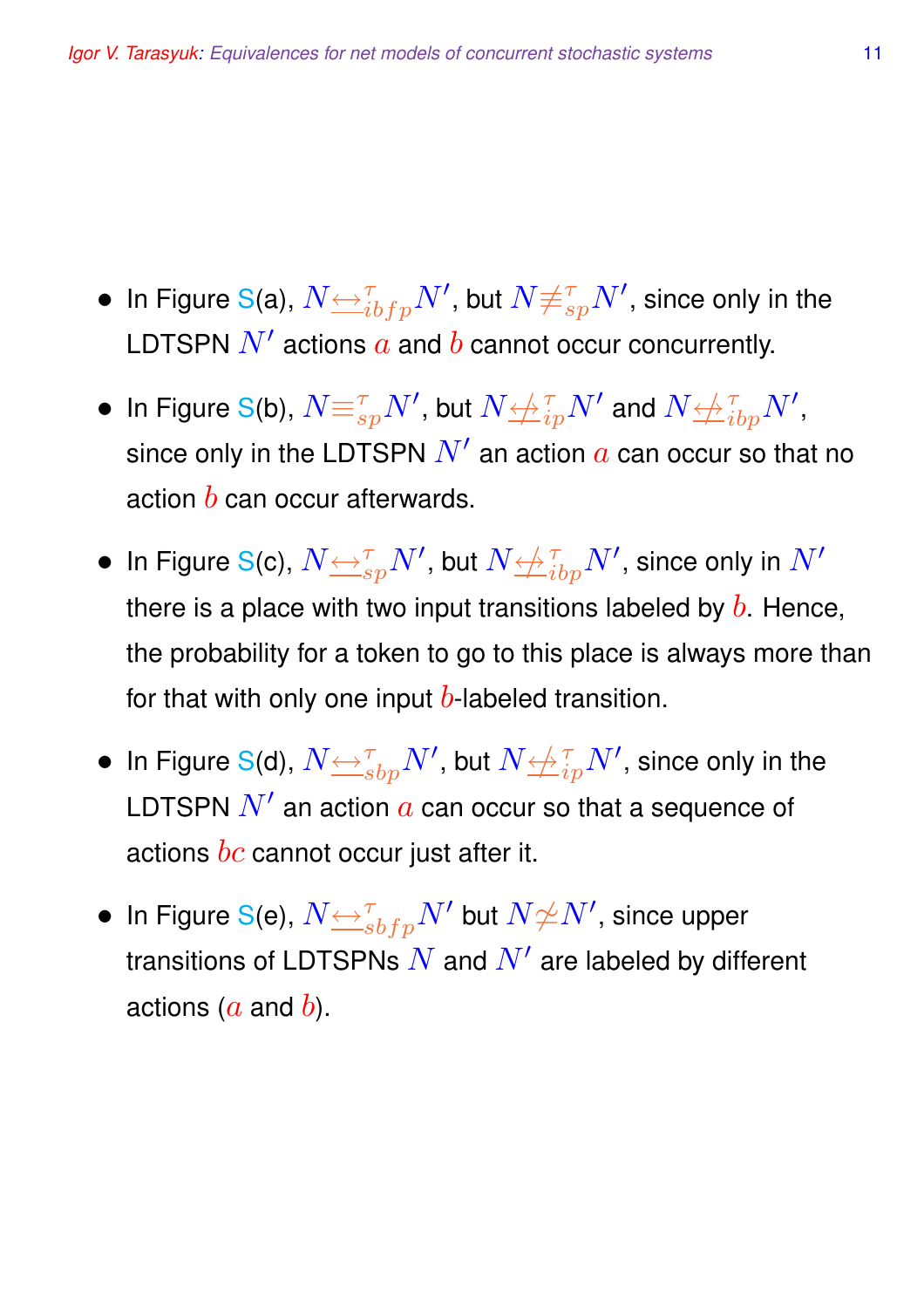## **Logic** IPML

**Definition 2**  $\top$  *denotes the truth,*  $a \in Act$ ,  $\mathcal{P} \in (0,1]$ *. A* formula *of* IPML*:*

$$
\Phi ::= \top | \neg \Phi | \Phi \land \Phi | \langle a \rangle_{\mathcal{P}} \Phi
$$

**IPML** is the set of *all formulas* of IPML.

**Definition** 3 Let  $N$  be a LDTSPN and  $M \in RS^*(N)$ . The satisfaction relation  $\models_N \ \subseteq RS^*(N) \times \mathbf{IPML}$  :

- *1.*  $M \models_N \top$  always;
- *2.*  $M \models_N \neg \Phi$ , if  $M \not\models_N \Phi$ ;
- 3.  $M \models_N \Phi \land \Psi$ , if  $M \models_N \Phi$  and  $M \models_N \Psi$ ;
- *4.*  $M\models_N \langle a \rangle_{\mathcal{P}}$  $\Phi$ *, if*  $\exists \mathcal{L} \subseteq RS^*(N)$  $M \stackrel{a}{\rightharpoonup}_{\mathcal{Q}} \mathcal{L}, \; \mathcal{Q} \geq \mathcal{P}$  *and*  $\forall \widetilde{M} \in \mathcal{L} \; \widetilde{M} \models_N \Phi.$
- $\langle a \rangle \Phi = \exists \mathcal{P} > 0 \langle a \rangle_{\mathcal{P}} \Phi.$
- $\langle a \rangle_{\mathcal{O}} \Phi$  implies  $\langle a \rangle_{\mathcal{P}} \Phi$ , if  $\mathcal{Q} > \mathcal{P}$ .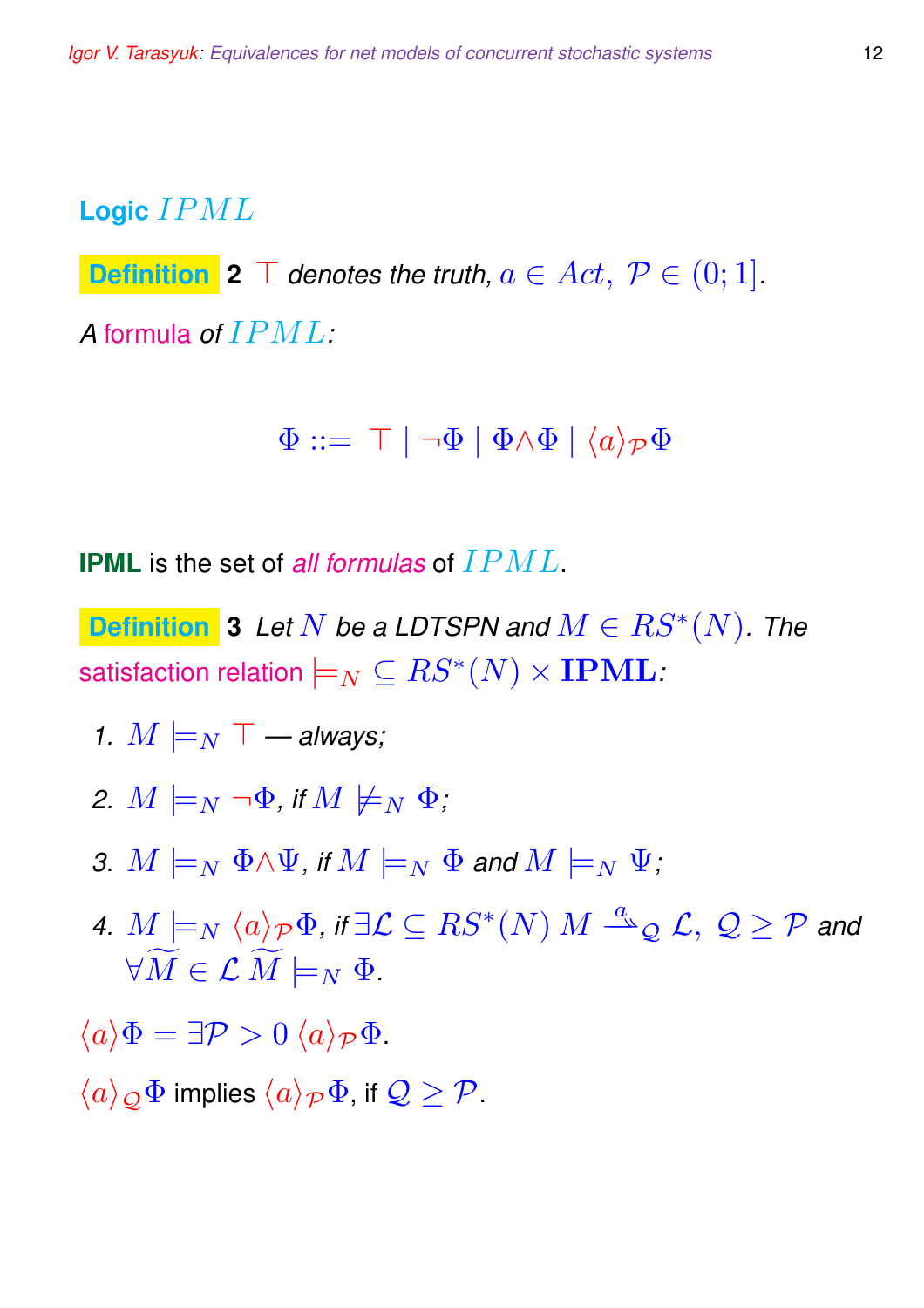We write  $N \models_N \Phi$ , if  $M_N \models_N \Phi$ .

**Definition 4** N *and* N<sup>0</sup> *are* logical equivalent *in* IPML*,*  $N=I_{PML}N'$ , if  $\forall \Phi \in \textbf{IPML} \ N \models_N \Phi \ \Leftrightarrow \ N' \models_{N'} \Phi$ .

Let for a LDTSPN  $N M \in RS^*(N),\ a \in Act.$ 

The set of *next* to M markings *after occurrence of visible action* a (*visible image set*) is  $VisImage(M, a) = \{ \widetilde{M} \mid M \stackrel{a}{\twoheadrightarrow} \widetilde{M} \}.$ 

A LDTSPN N is a *image-finite* one, if  $\forall M \in RS^*(N)$   $\forall a \in Act$   $|VisImage(M, a)| < \infty$ .

**Theorem** 2 *For image-finite LDTSPNs*  $N$  *and*  $N'$ 

$$
N\underline{\leftrightarrow}^{\tau}_{ip}N'\ \Leftrightarrow\ N=\iota_{PML}N'.
$$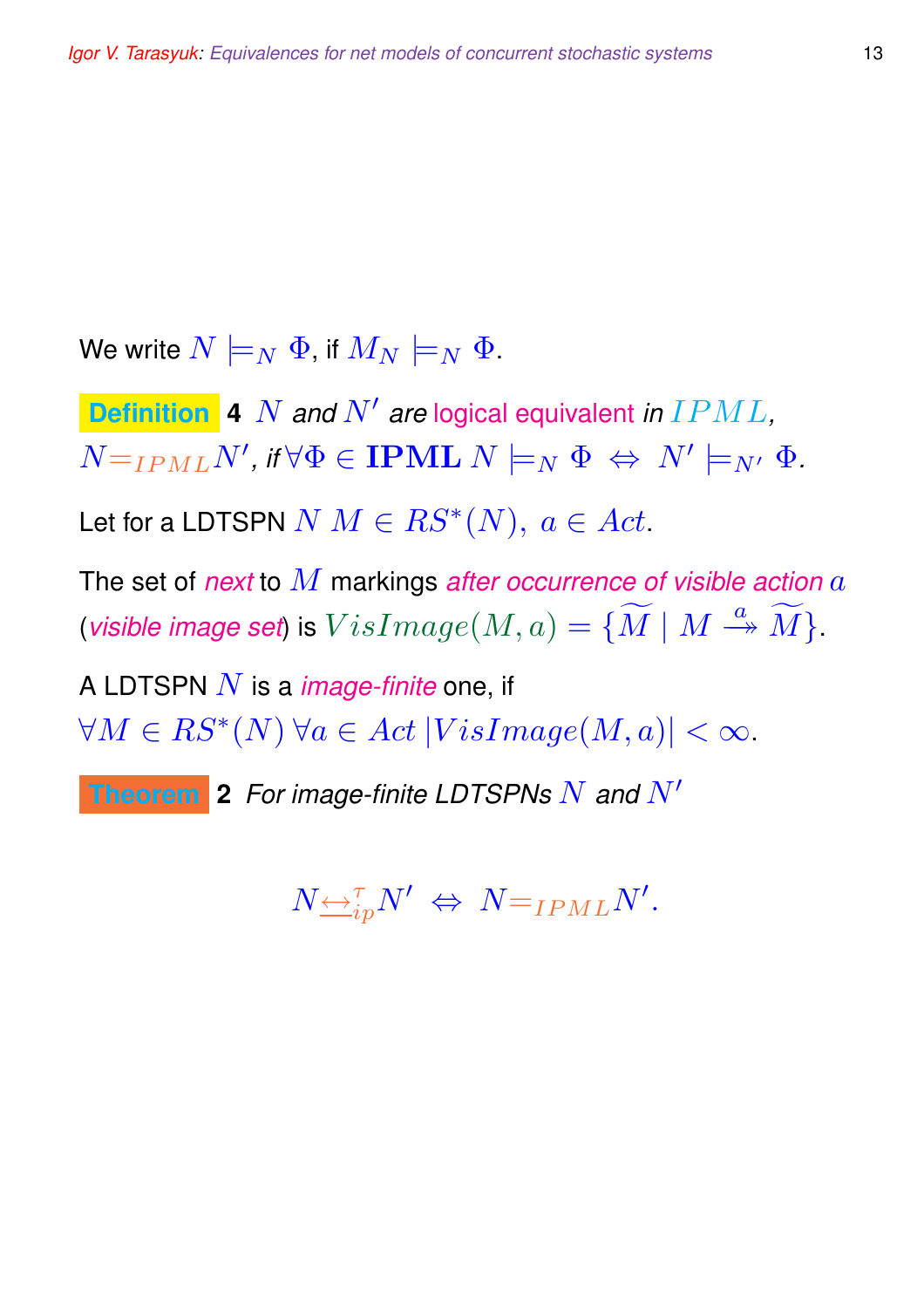

Differentiating power of  $=_{IPML}$ 



Reachability graphs of the LDTSPNs above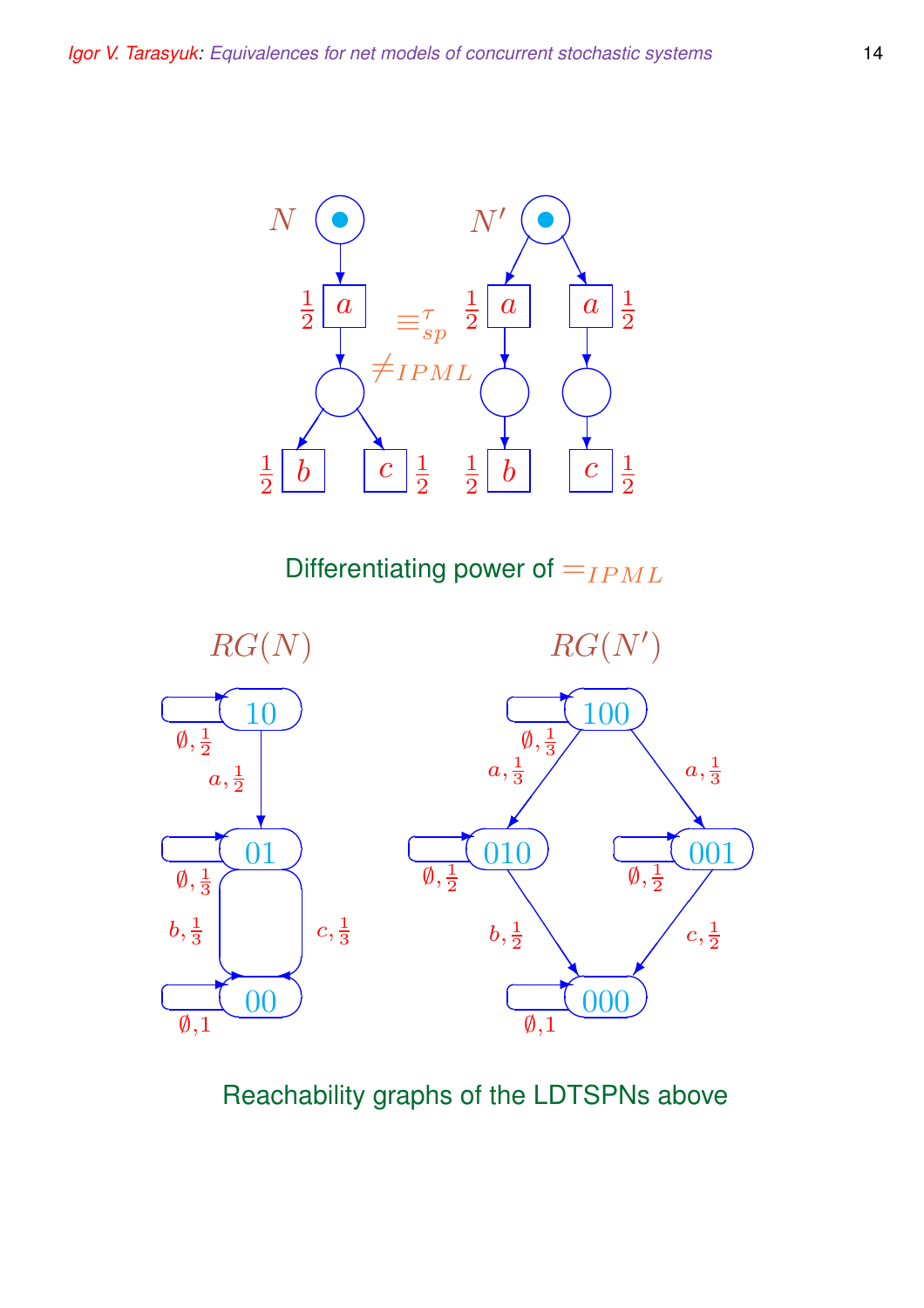

Visible reachability graphs of the LDTSPNs above

 $N {\equiv_{sp}^\tau} N'$ , but  $N{\neq_{IPML}}N'$ , because for  $\Phi=\langle a\rangle_1\langle b\rangle_{\frac{1}{2}}\top,\ N\models_N\Phi,$  but  $N'\not\models_{N'}\Phi,$  since only in  $N'$  an action  $\alpha$  can occur so that no action  $\overline{b}$  can occur afterwards.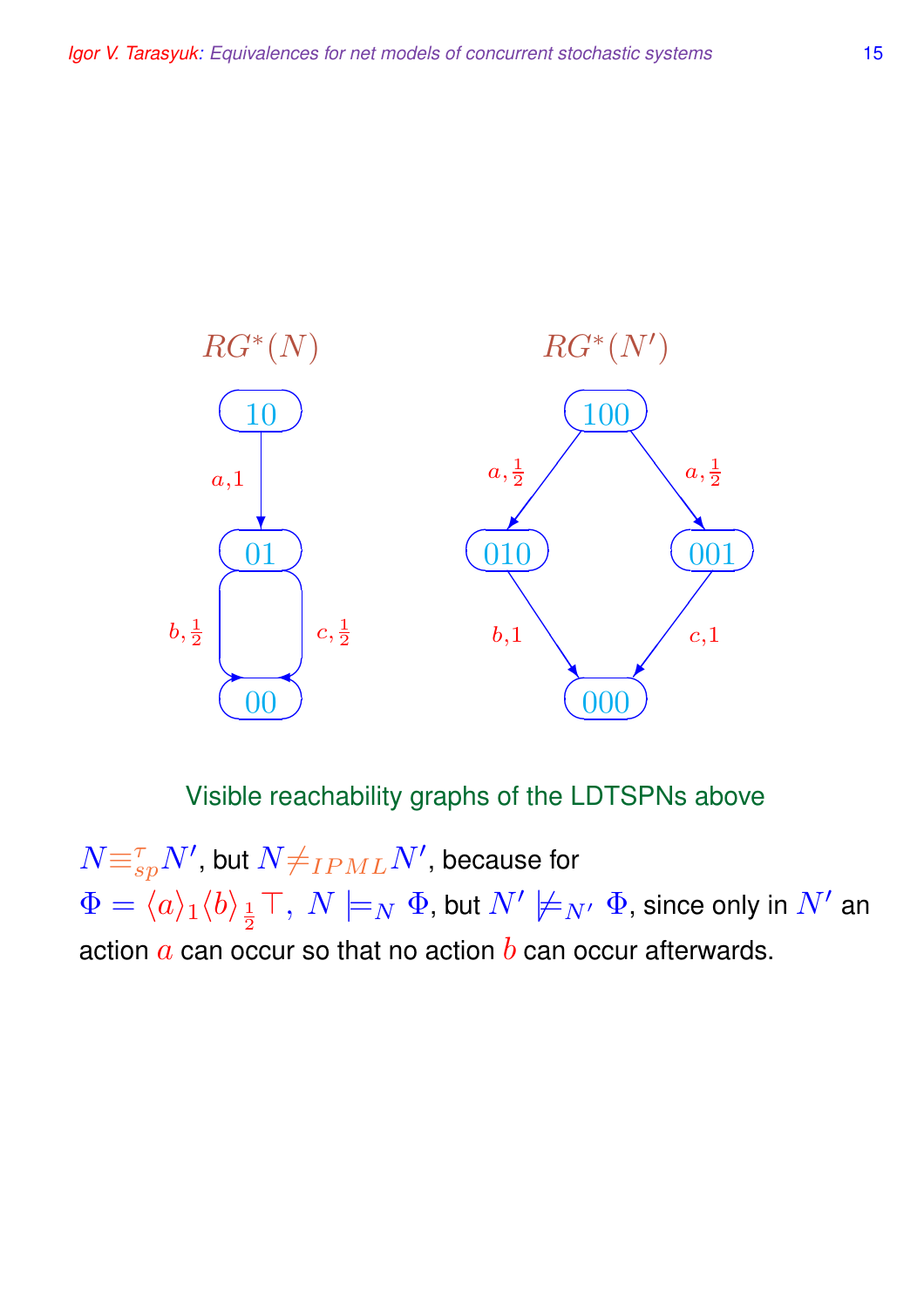# **Logic** SPML

 $\begin{array}{l} \textbf{Definition}\end{array}$  **5**  $\top$  denotes the truth,  $A\in I\!\!N_f^{Act},\ \mathcal{P}\in(0;1].$ *A* formula *of* SPML*:*

$$
\Phi ::= \top | \neg \Phi | \Phi \land \Phi | \langle A \rangle_{\mathcal{P}} \Phi
$$

**SPML** is the set of *all formulas* of SPML.

**Definition 6** Let  $N$  be a LDTSPN and  $M \in RS^*(N)$ . The satisfaction relation  $\models_N \ \subseteq RS^*(N) \times \mathbf{SPML}$  :

- *1.*  $M \models_N \top$  always;
- *2.*  $M \models_N \neg \Phi$ , if  $M \not\models_N \Phi$ ;
- 3.  $M \models_N \Phi \land \Psi$ , if  $M \models_N \Phi$  and  $M \models_N \Psi$ ;
- *4.*  $M\models_N \langle A \rangle_{\mathcal{P}}$  $\Phi$ *, if*  $\exists \mathcal{L} \subseteq RS^*(N)$  $M \stackrel{A}{\twoheadrightarrow} _{\mathcal{Q}} \mathcal{L}, \ \mathcal{Q} \geq \mathcal{P}$  *and*  $\forall \widetilde{M} \in \mathcal{L} \; \widetilde{M} \models_N \Phi.$
- $\langle A \rangle \Phi = \exists \mathcal{P} > 0 \, \langle A \rangle_{\mathcal{P}} \Phi.$
- $\langle A \rangle_{\mathcal{O}} \Phi$  implies  $\langle A \rangle_{\mathcal{P}} \Phi$ , if  $\mathcal{Q} > \mathcal{P}$ .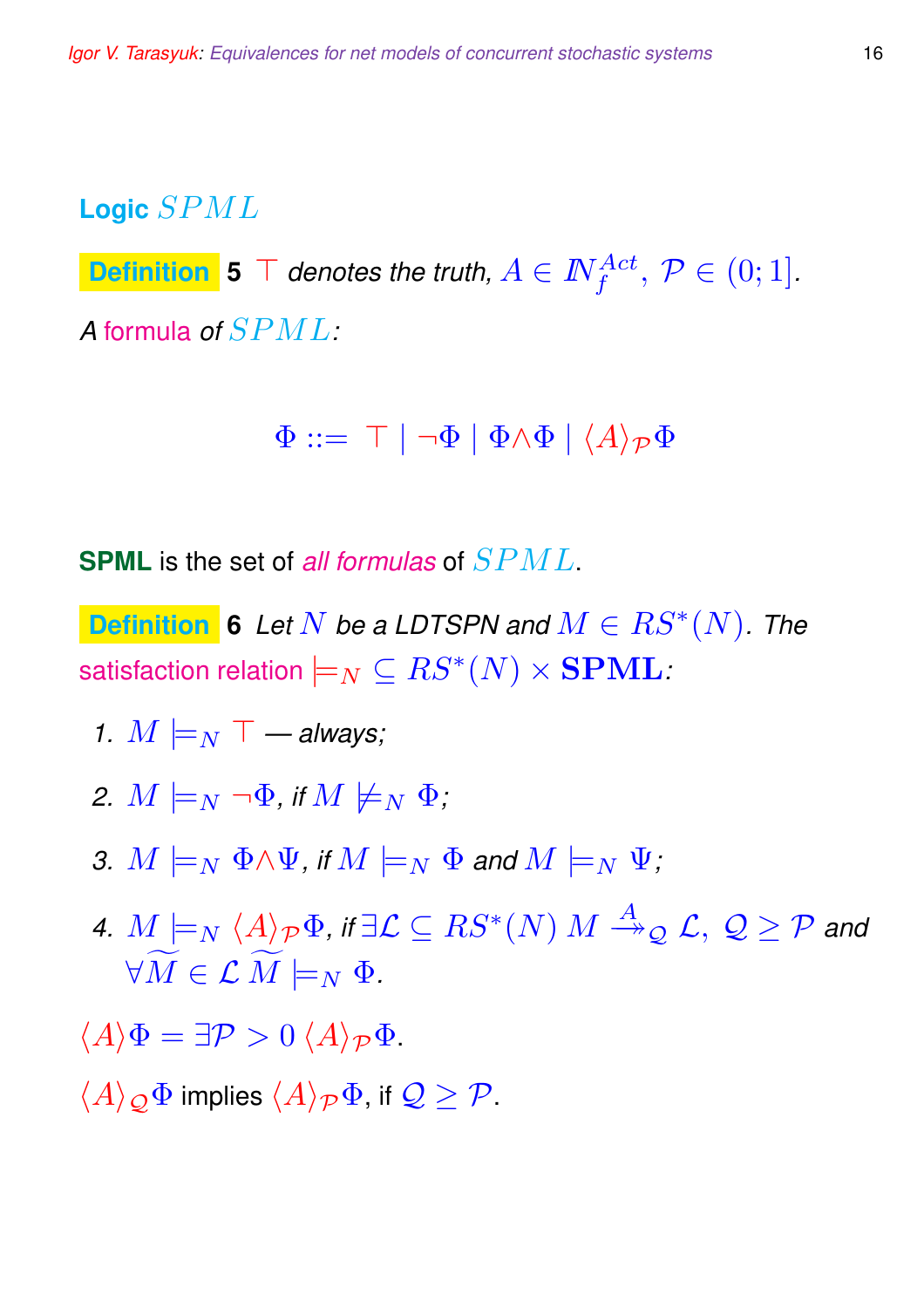We write  $N \models_N \Phi$ , if  $M_N \models_N \Phi$ .

**Definition 7** N *and* N<sup>0</sup> *are* logical equivalent *in* SPML*,*  $N =_{SPML} N'$ , if  $\forall \Phi \in \mathbf{SPML} \ N \models_N \Phi \ \Leftrightarrow \ N' \models_{N'} \Phi$ .

Let for a LDTSPN  $N$   $M \in RS^*(N), \ A \in I\!\!N_f^{Act}.$ 

The set of *next* to M markings *after occurrence of multiset of visible actions* A (*visible image set*) is  $VisImage(M, A) = {\widetilde{M} \mid M \stackrel{A}{\rightarrow} \widetilde{M}}.$ 

A LDTSPN N is a *image-finite* one, if  $\forall M \in RS^*(N) \ \forall A \in I\!\!N_f^{Act} \ |VisImage(M,A)| < \infty.$ 

**Theorem 3** For image-finite LDTSPNs  $N$  and  $N'$ 

$$
N\underline{\leftrightarrow}^{\tau}_{sp}N'\iff N=_{SPML}N'.
$$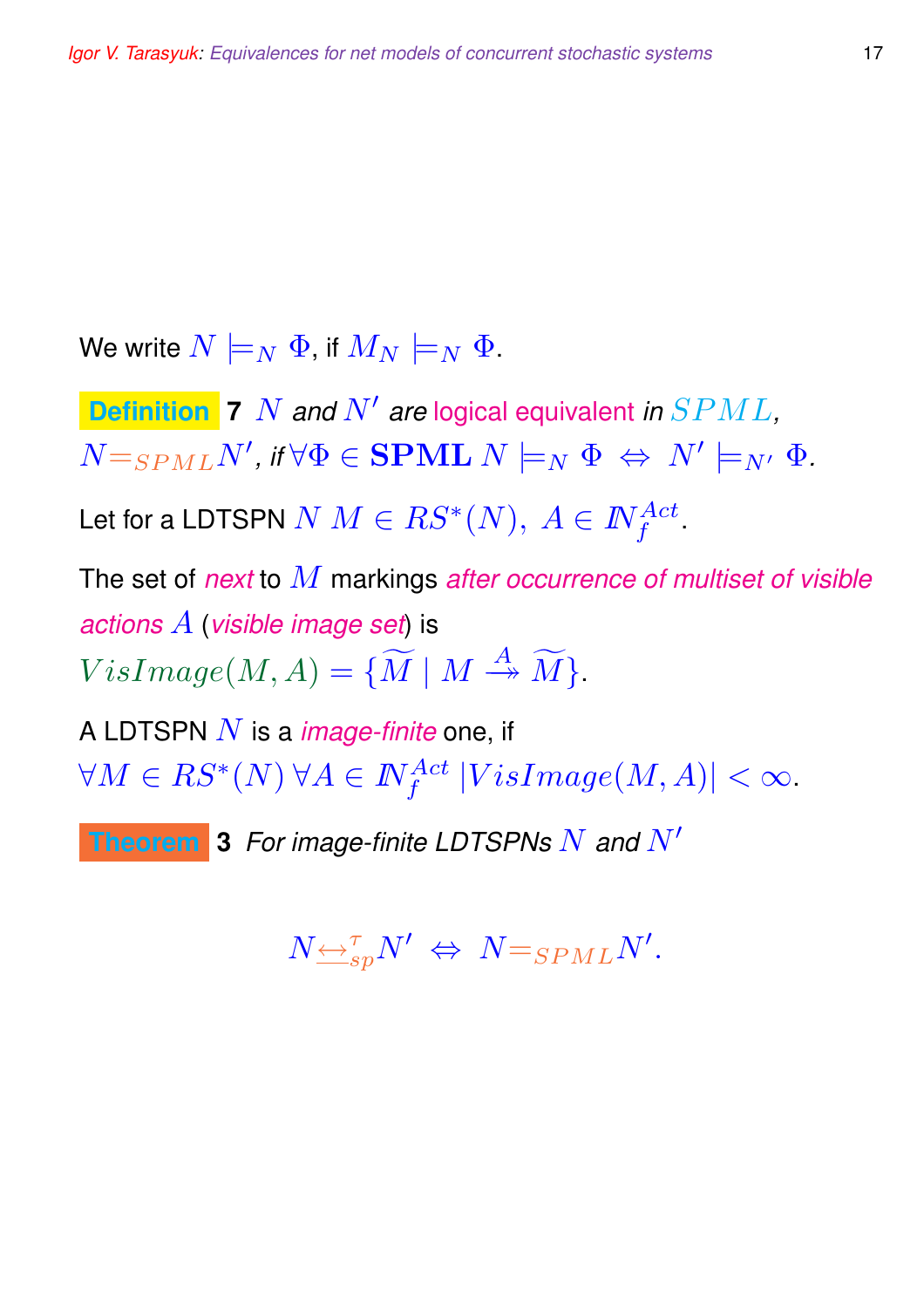

Differentiating power of  $=_{SPML}$ 



## Reachability graphs of the LDTSPNs above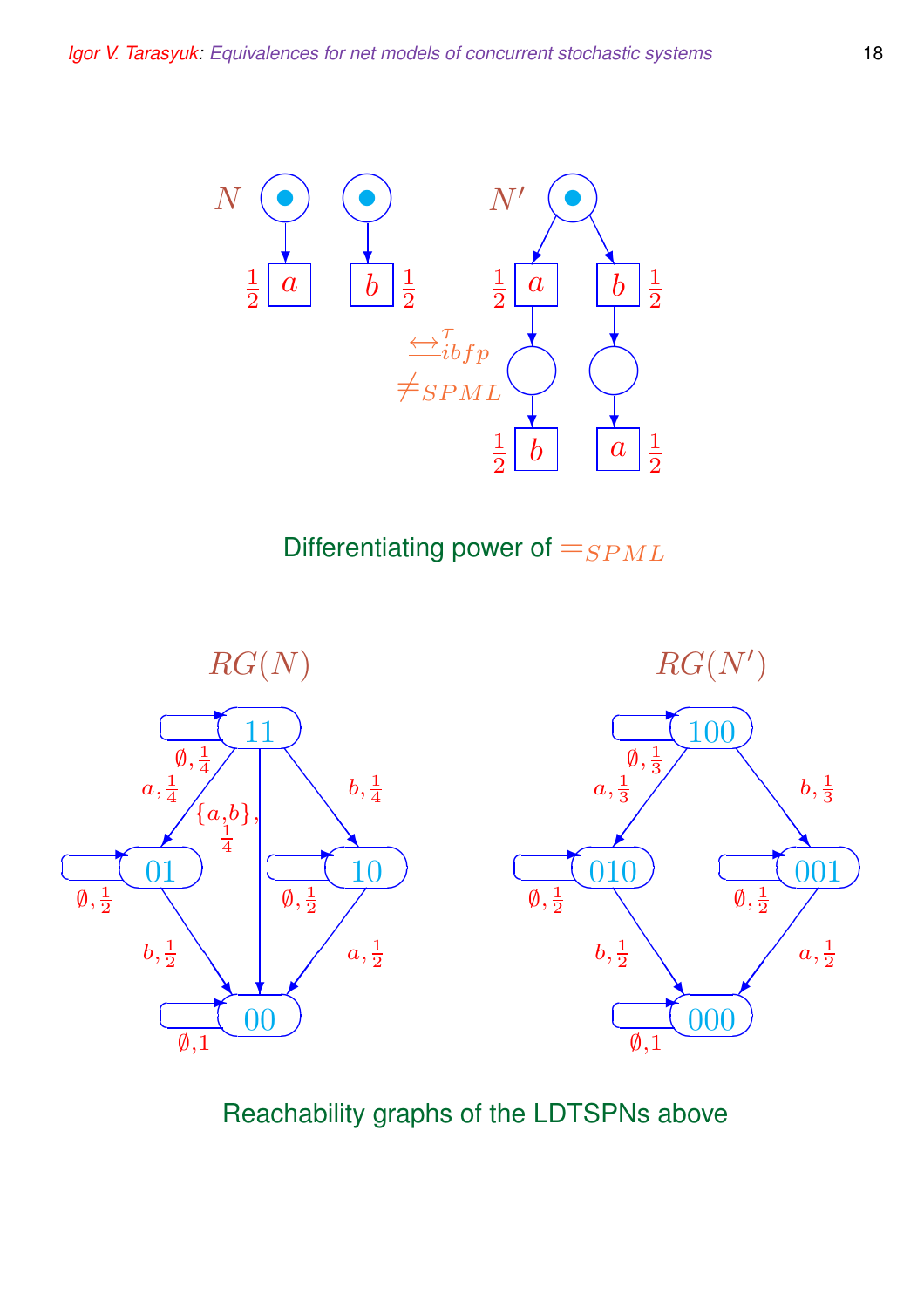

## Visible reachability graphs of the LDTSPNs above

 $N{\triangleq^{\tau}_{ibfp}}N'$  but  $N{\neq_{SPML}}N'$ , because for  $\Phi = \langle \{a, b\} \rangle_{\frac{1}{2}}$  $_{\frac{1}{3}}\top,\ N\models_{N}\Phi,$  but  $N'\not\models_{N'}\Phi,$  since only in  $N'$ actions  $a$  and  $b$  cannot occur concurrently.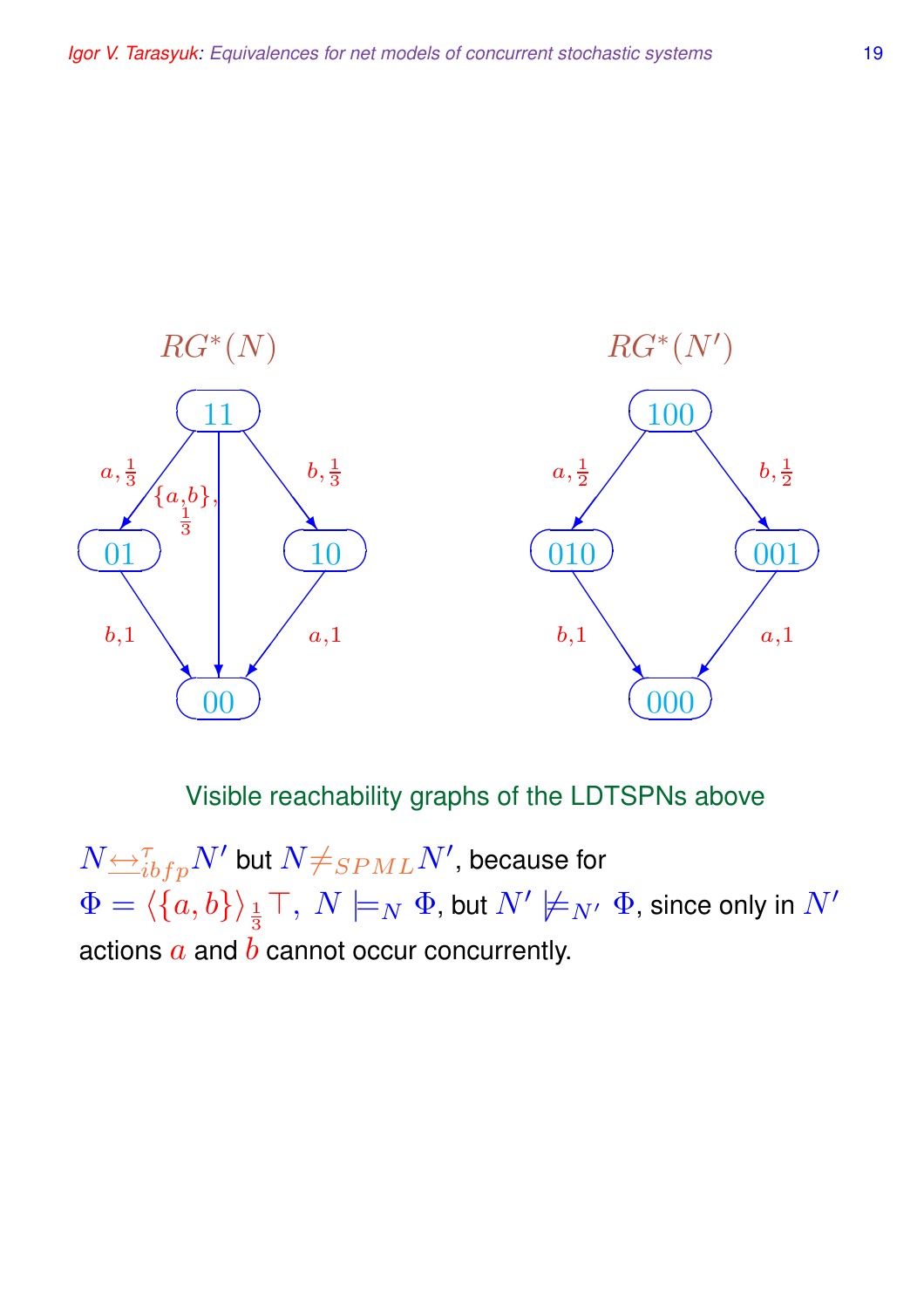

**Fig. 6.** Steady-state and transient behaviour of a 2-state CTMC (B.R. Haverkort, *Performance of Computer Communication Systems*, 1998. C John Wiley & Sons Limited. Reproduced with Permission.)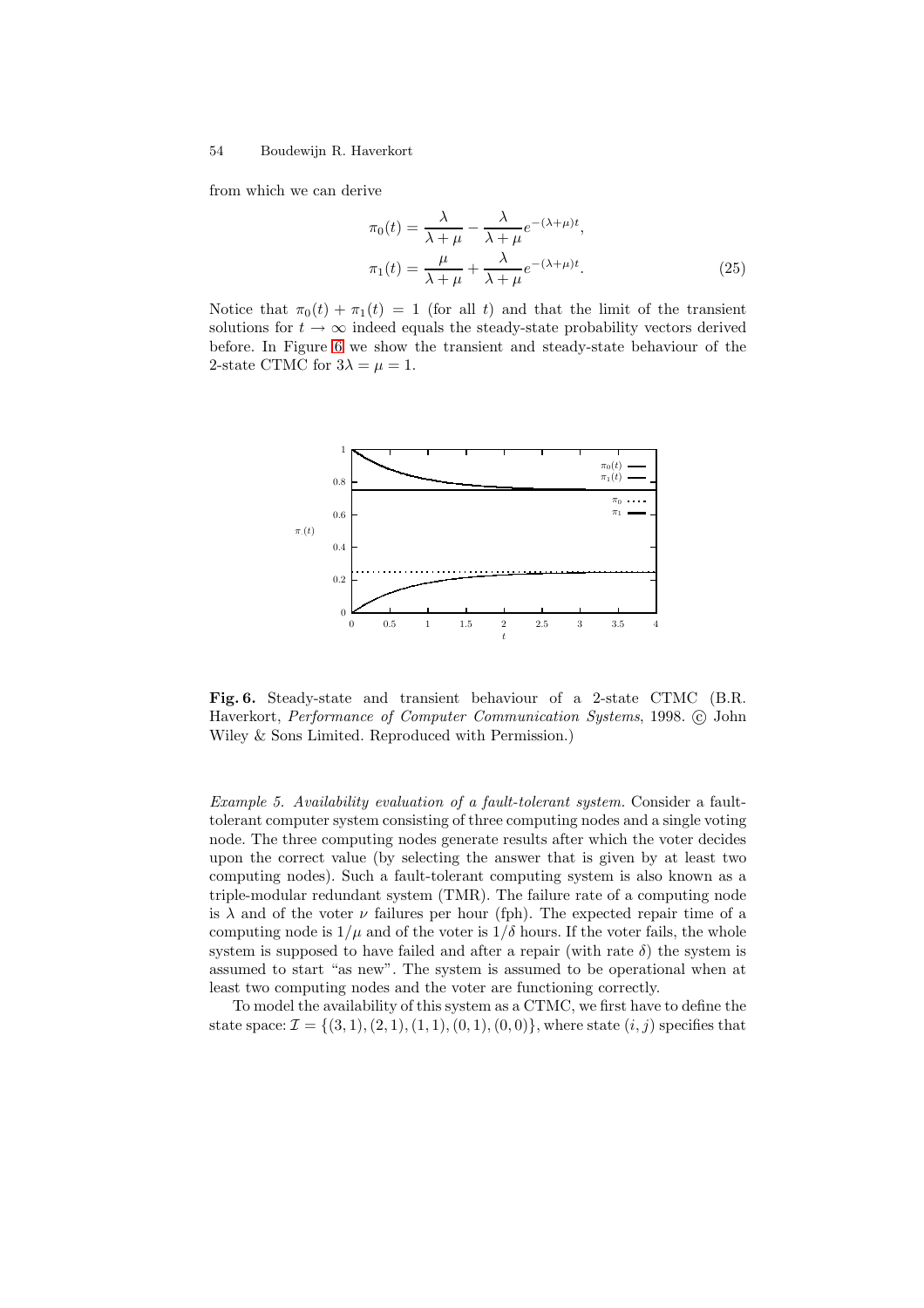## **Stationary behavior**

The *embedded steady state distribution* after the observation of a visible event is the unique solution of the equation system

$$
\begin{cases} \sum_{\widetilde{M} \in RS^*(N)} ps^*(\widetilde{M}) \cdot PM^*(\widetilde{M}, M) = ps^*(M) \\ \sum_{M \in RS^*(N)} ps^*(M) = 1 \end{cases}
$$

A *visible step probabilistic trace starting in*  $M\in RS^*(N)$  *is*  $(\Sigma, \mathcal{P})$ , where  $\Sigma = A_1 \cdots A_n \in Act^*$  and

$$
\mathcal{P} = \sum_{\{M_1,\ldots,M_n | M \stackrel{A_1}{\twoheadrightarrow} \mathcal{P}_1 M_1 \stackrel{A_2}{\twoheadrightarrow} \mathcal{P}_2 \cdots \stackrel{A_n}{\twoheadrightarrow} \mathcal{P}_n M_n\}} \prod_{i=1}^n \mathcal{P}_i.
$$

 $VisStepProbTraces(N, M)$  is the set of *all visible step probabilistic traces starting in*  $M \in RS^*(N)$ *.* 

.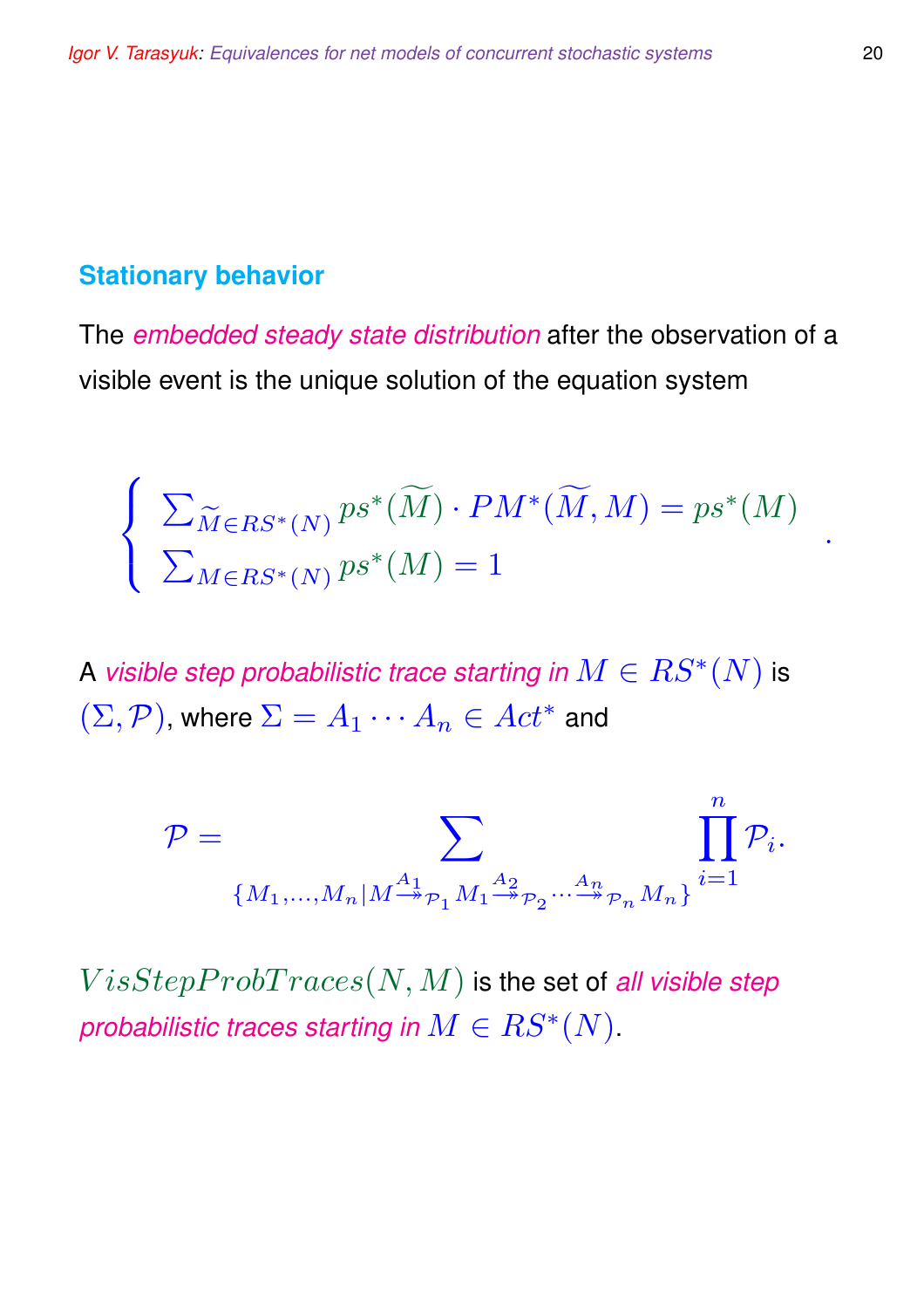**Definition 8** *A* visible step probabilistic trace in steady state *is a triple*  $(M, \Sigma, ps^*(M) \cdot \mathcal{P})$  *s.t*  $M \in RS^*(N)$  and  $(\Sigma, \mathcal{P}) \in VisStepProbTraces(N, M).$ 

*The set of* all visible step probabilistic traces in steady state *is*  $VisStepProbTracesSS(N).$ 

**Theorem 4** Let for LDTSPNs  $N$  and  $N'$   $N$   $\underset{\simeq}{\leftrightarrow}^{\tau}_{sp}N'$  or  $N{\overline{\leftrightarrow}}^{\tau}_{sbp}N'$ . Then

 $VisStepProbability = VisStepProbability$ ).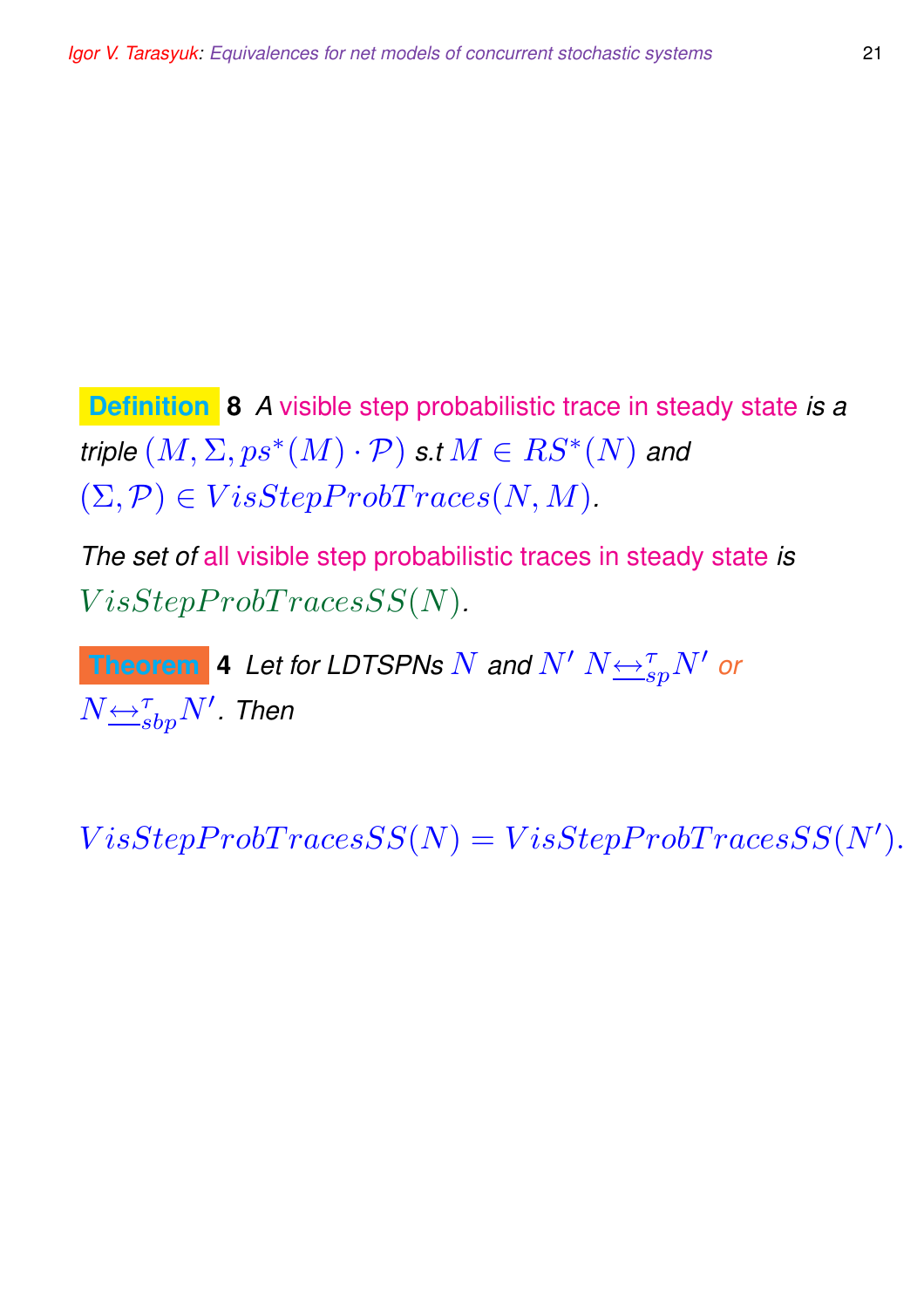

SB: LDTSPNs with different visible step probabilistic traces in steady state

 $\bullet \;$  In Figure SB,  $N {\equiv_{sp}^\tau} N'$ , but  $VisStepProbTracesSS(N) \neq$  $VisStepProbTraces SS(N').$ 

For  $N$ , the probability of being in one of both possible markings is  $\frac{1}{2}$ . Thus, a trace starts with  $a$  with probability  $\frac{1}{2}.$ For  $N'$ , the probability of being in one of the three possible

markings is  $\frac{1}{3}.$  Thus, a trace starts with  $a$  with probability  $\frac{1}{3}.$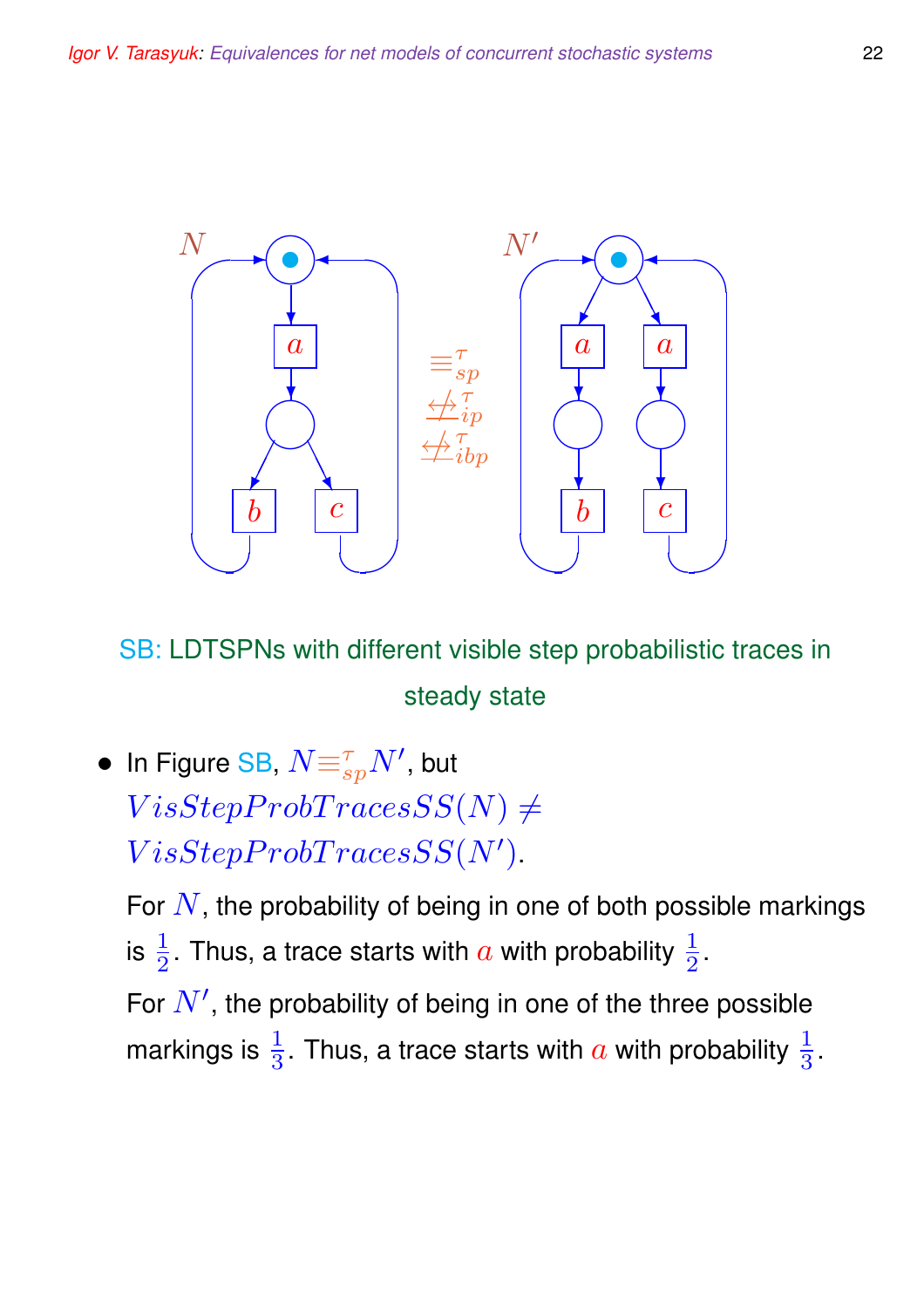# **Solution methods for Markov chains** [Hav01]

- Transient state probabilities
	- **–** Runge-Kutta methods
	- **–** Uniformisation

(randomisation, Jensen's method):  $O(\lambda t N)$  or  $O(N^2)$ 

#### • Stationary state probabilities

- **–** Direct
	- $*$  Gaussian elimination:  $O(N^3)$
	- ∗ LU decomposition: O(N<sup>3</sup> )
- **–** Iterative
	- $*$  The power method:  $O(N^2)$
	- $*$  The Jakobi method:  $O(N^2)$
	- $*$  The Gauss-Seidel method:  $O(N^2)$
	- $*$  The successive over-relaxation (SOR):  $O(N^2)$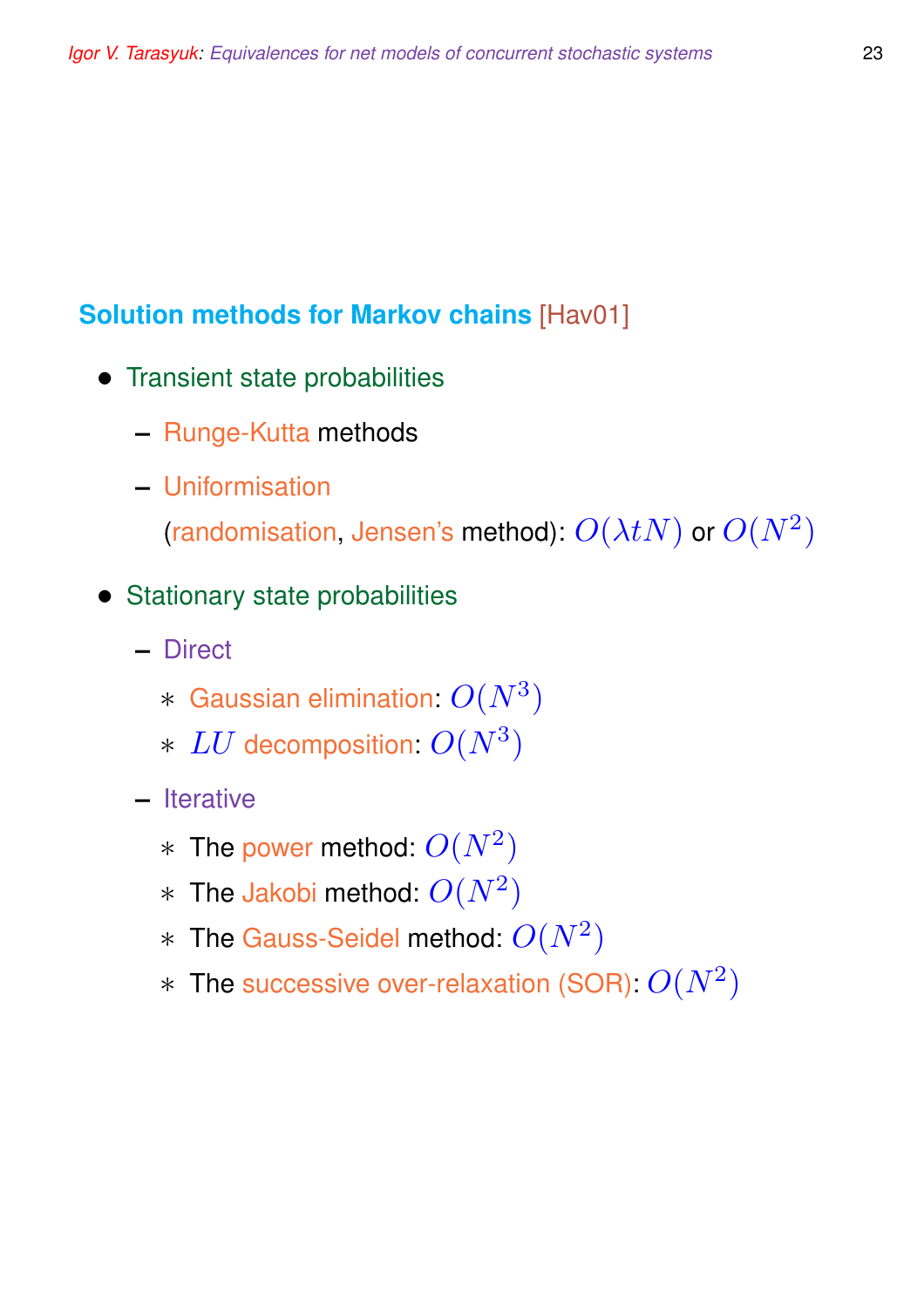## **The results obtained**

- A new class of stochastic Petri nets with labeled transitions and a step semantics for transition firing (LDTSPNs).
- Equivalences for LDTSPNs which preserve interesting aspects of behavior and thus can be used

to compare systems and to compute for a given one a minimal equivalent representation [Buc95].

- A diagram of interrelations for the equivalences.
- Logical characterization of the equivalences via probabilistic modal logics.
- An application of the equivalences for comparing stationary behavior of LDTSPNs.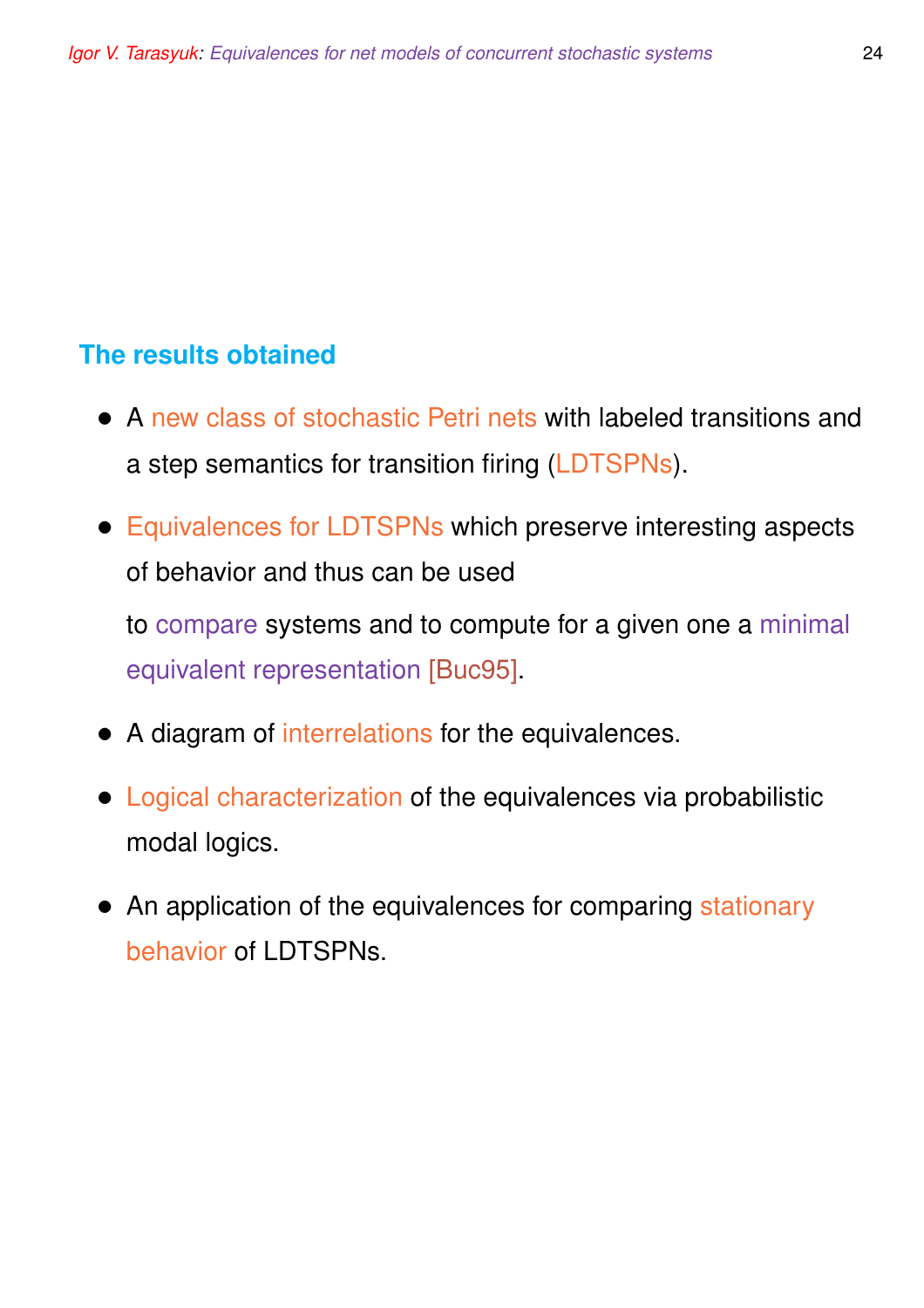#### **Further research**

• Other equivalences in interleaving and step semantics: *interleaving branching bisimulation* [PRS92]

(respecting conflicts with invisible transitions),

*back-forth bisimulations* [NMV90,Pin93]

(moving backward along history of computation).

• True concurrent equivalences:

*partial word* and *pomset relations* [PRS92,Vog92,MCW03]

(partial order models of computation).

• Logical characterization of *back and back-forth* equivalences: probabilistic extension of back-forth logic  $(BFL)$  [CLP92] (probabilistic eventuality operator for back moves).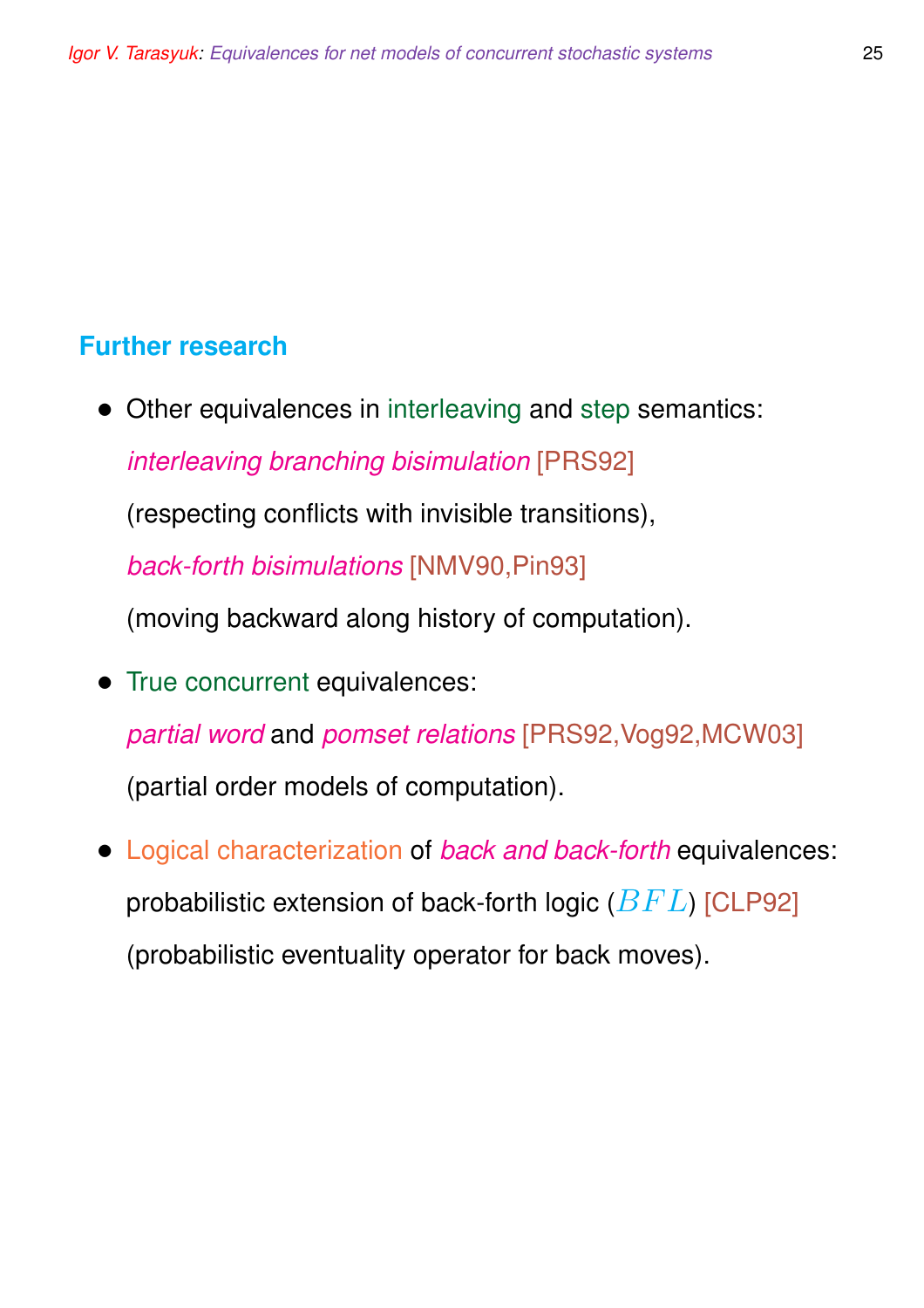#### **References**

- [BH97] C. BAIER, H. HERMANNS. *Weak bisimulation for fully probabilistic processes. Lecture Notes in Computer Science* **1254**, p. 119–130, 1997.
- [BM89] B. BLOOM, A. MEYER. *A remark on bisimulation between probabilistic processes. LNCS* **363**, p. 26–40, 1989.
- [BT00] P. BUCHHOLZ, I.V. TARASYUK. *A class of stochastic Petri nets with step semantics and related equivalence notions. Technische Berichte* **TUD-FI00-12**, 18 p., Fakultät Informatik, Technische Universität Dresden, Germany, November 2000, ftp://ftp.inf.tu-dresden.de/ pub/berichte/tud00-12.ps.gz.
- [Buc94] P. BUCHHOLZ. *Markovian process algebra: composition and equivalence.* In: U. Herzog and M. Rettelbach, eds., *Proceedings of the*  $2^{nd}$  *Workshop on Process Algebras and Performance Modelling*, *Arbeitsberichte des IMMD* **27**, p. 11–30, University of Erlangen, 1994.
- [Buc95] P. BUCHHOLZ. *A notion of equivalence for stochastic Petri nets. LNCS* **935**, p. 161–180, 1995.
- [Buc98] P. BUCHHOLZ. *Iterative decomposition and aggregation of labeled GSPNs. LNCS* **1420**, p. 226–245, 1998.
- [Buc99] P. BUCHHOLZ. *Exact performance equivalence an equivalence relation for stochastic automata. Theoretical Computer Science* **215(1/2)**, p. 263–287, 1999.
- [Chr90] I. CHRISTOFF. *Testing equivalence and fully abstract models of probabilistic processes. LNCS* **458**, p. 128–140, 1990.
- [CLP92] F. CHERIEF, F. LAROUSSINIE, S. PINCHINAT. *Modal logics with past for true concurrency. Internal Report*, LIFIA, Institut National Polytechnique, Grenoble, France, May 1992.